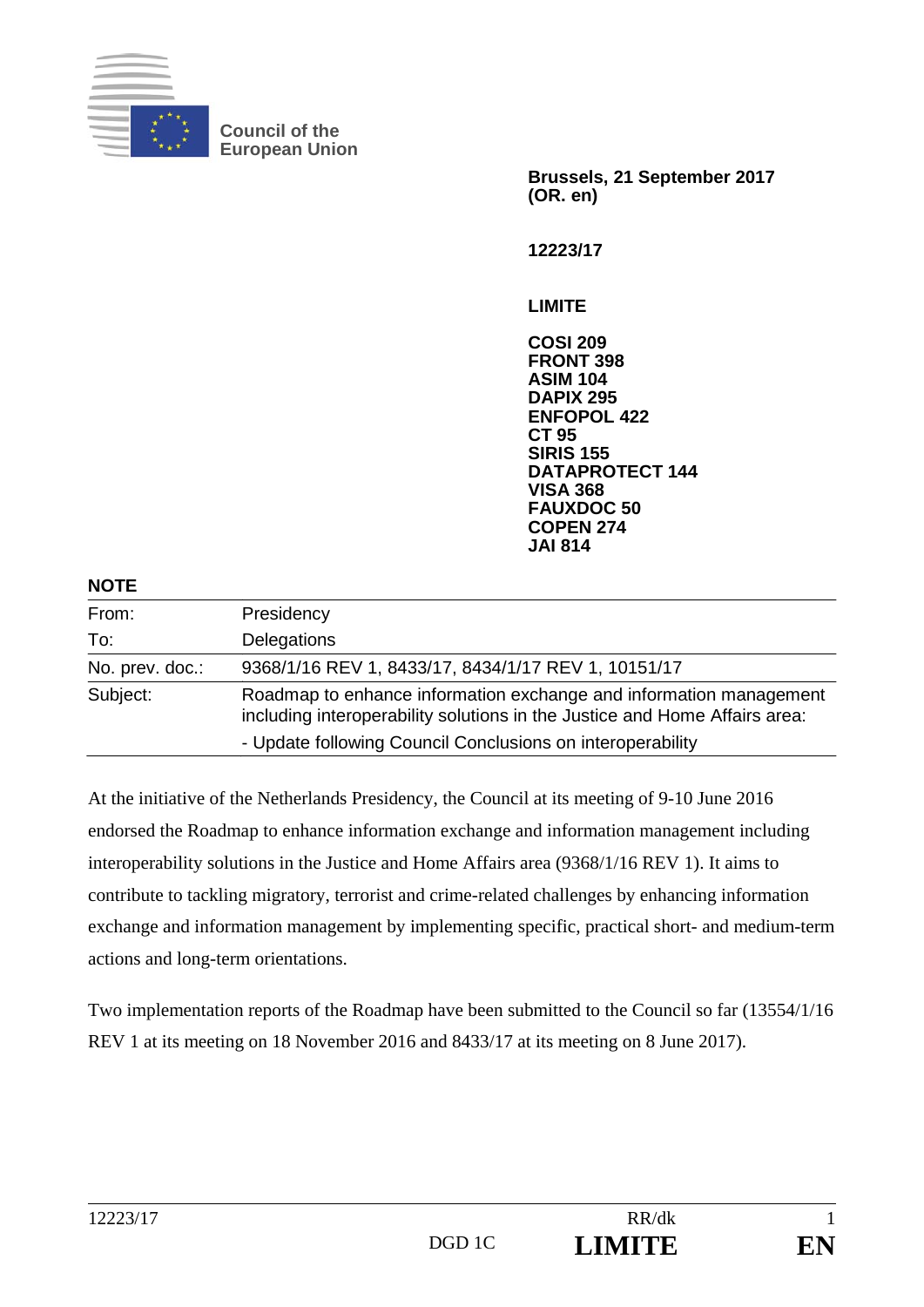In its Conclusions on the way forward to improve information exchange and ensure the interoperability of EU information systems of 8 June 2017, the Council invited the Presidency to **update the Roadmap** to enhance information exchange and information management including interoperability solutions in the Justice and Home Affairs area as a comprehensive tool within the Council, incorporating the recommendations of the High-Level Expert Group on Information Systems and Interoperability in line with these Conclusions, the actions of the updated Information Management Strategy (IMS) for EU internal security, and all other relevant actions contributing to the guidance, implementation and monitoring of various activities aimed at improving information management and the interoperability of EU information systems in the area of Justice and Home Affairs with a coherent approach seeking synergy and avoiding overlaps.

The Presidency has therefore prepared a first proposal to update the Roadmap in line with the aforementioned Council Conclusions along the following lines:

- the recommendations of the High-Level Expert Group and some elements of the related Council Conclusions have been added either as new actions or as sub-actions of the existing ones;
- in the light of the recent developments, some related actions or sub-actions have been updated and put together under the same action;
- following the aforementioned changes, it was also necessary to slightly update the structure of the document to reflect all the actions in a structured manner;
- the actions that can be considered completed have been moved to the next Chapter 5 containing the list of the completed actions;
- no actions have been removed.

*Delegations are invited to consider the proposal for updating the Roadmap as set out in the annex.*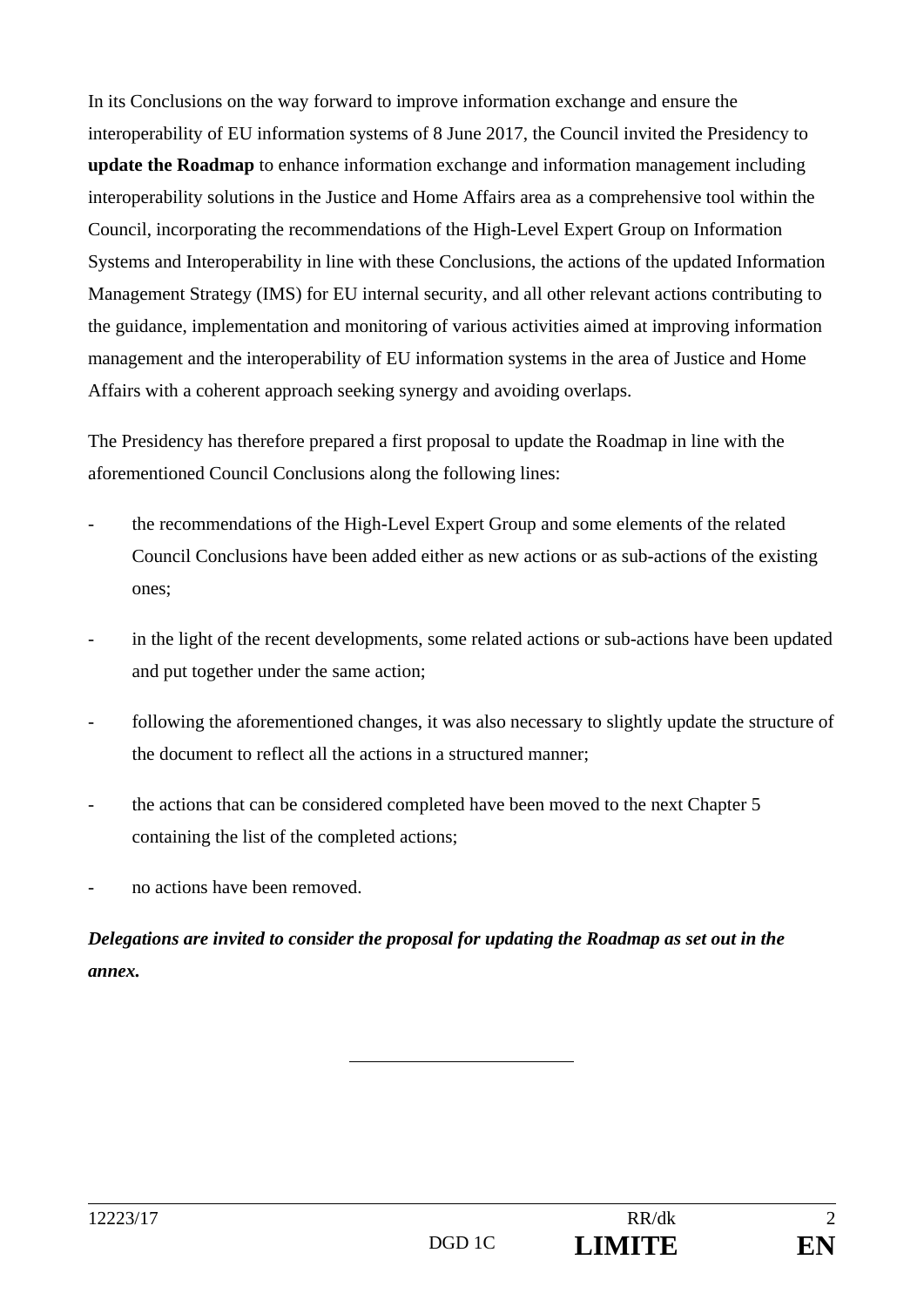#### **ROADMAP TO ENHANCE INFORMATION EXCHANGE AND INFORMATION MANAGEMENT INCLUDING INTEROPERABILITY SOLUTIONS IN THE JUSTICE AND HOME AFFAIRS AREA**

#### **CHAPTER 2: INFORMATION MANAGEMENT AND EXCHANGE IN THE AREA OF LAW ENFORCEMENT AND OF JUDICIAL COOPERATION**

#### **Theme 1: Better information management, access to information, data quality and data protection**

| No.<br>(No. of)<br>initial<br>action) | Objective                                                                                                                                                                                            | Action                                                                                                                                                                                                                                                                                                                                                                                                                                                                                                                                                                                                                                                                                                                                                                                                                                                                                                                                                                                                                                                                                     | Primary<br>Responsible<br>Party/Parties                             | Stake-holders                              | Timetable                                                                | Monitoring                                                                      |
|---------------------------------------|------------------------------------------------------------------------------------------------------------------------------------------------------------------------------------------------------|--------------------------------------------------------------------------------------------------------------------------------------------------------------------------------------------------------------------------------------------------------------------------------------------------------------------------------------------------------------------------------------------------------------------------------------------------------------------------------------------------------------------------------------------------------------------------------------------------------------------------------------------------------------------------------------------------------------------------------------------------------------------------------------------------------------------------------------------------------------------------------------------------------------------------------------------------------------------------------------------------------------------------------------------------------------------------------------------|---------------------------------------------------------------------|--------------------------------------------|--------------------------------------------------------------------------|---------------------------------------------------------------------------------|
| 1(4)                                  | Improve<br>information<br>management by<br>pursing three<br>interoperability<br>solutions as<br>identified by the<br>High-Level<br>Expert Group on<br>information<br>systems and<br>interoperability | A) The Commission to work towards a European search portal<br>capable of searching in parallel all relevant EU systems in the areas<br>of border, security and asylum. The possibility of access to<br>Europol data through the European search portal should also be<br>examined together with Europol, and it should be explored, in<br>consultation with Interpol, whether Interpol's databases could be<br>accessed through a European search portal and, if so, which<br>databases and under what conditions.<br>B) Explore the future implementation of a shared biometric<br>matching service for all types of biometric data and analyse its use<br>for the purpose of flagging the existence of biometric data from<br>other systems, including the analysis, together with Europol, of<br>how such a shared biometric matching service could also be used to<br>cross-check Europol data.<br>C) explore the future establishment of a common identity<br>repository, including examining, together with Europol, the<br>possibility of including Europol data in such repository | Commission<br>eu-LISA<br><b>Member States</b><br>Europol<br>Frontex | Europol<br>Eurojust<br>Frontex<br>Interpol | Legislative<br>proposal by<br>December 2017<br>Implementation<br>by 2020 | COSI<br><b>DAPIX FoP</b><br>Interoperability<br>of EU<br>Information<br>Systems |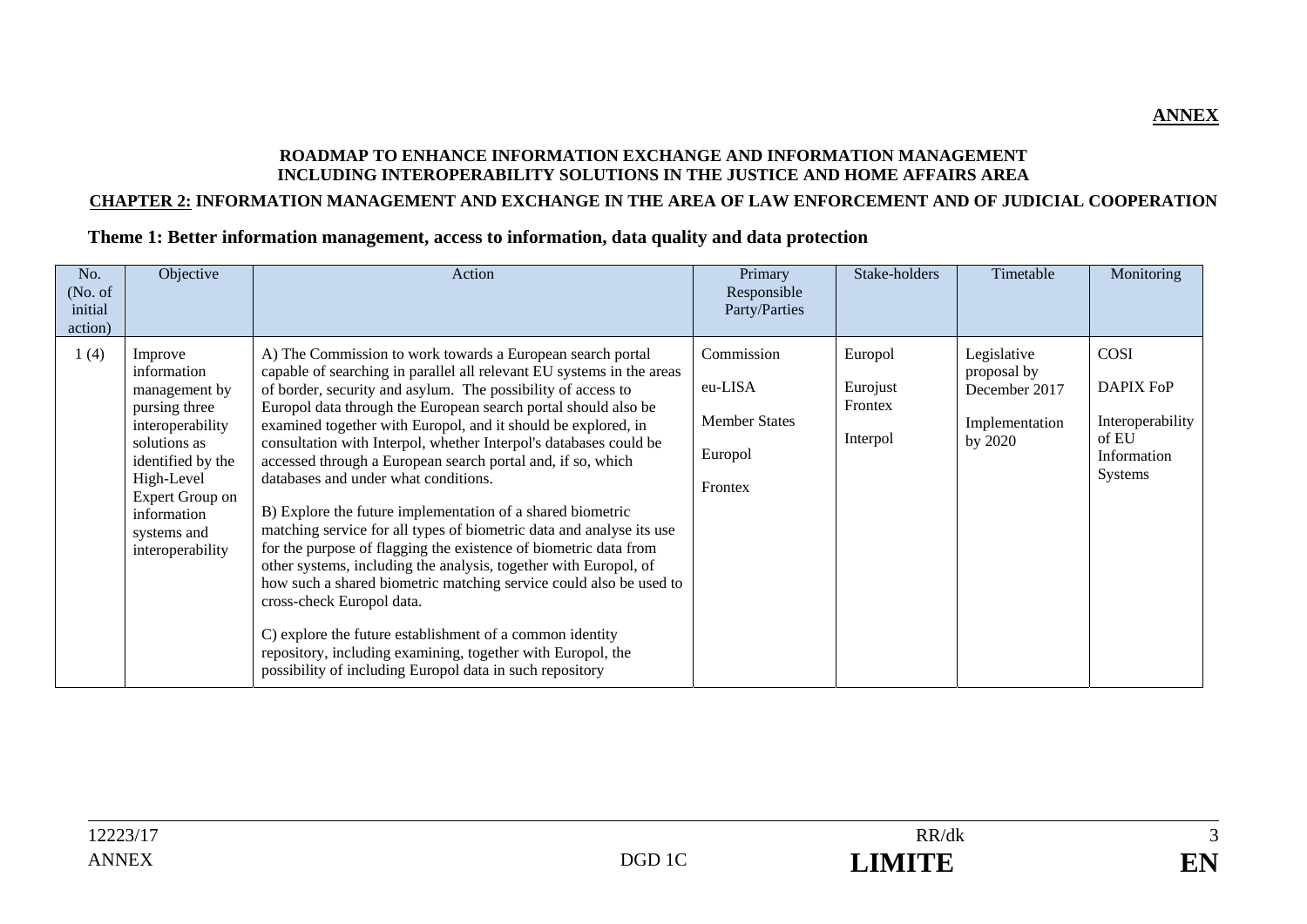| 2(5)        | Improve<br>information<br>management by<br>improving access<br>to information<br>and pursing other<br>aspects of<br>interoperability<br>and<br>interoperability<br>with other<br>systems or<br>information<br>exchange<br>mechanisms | A) Commission to explore options for law enforcement access to<br>EU information systems for achieving greater simplification,<br>consistency, effectiveness and attention to operational needs, and to<br>make corresponding legislative proposals providing a necessary<br>framework to facilitate such access in compliance with data<br>protection principles.<br>B) Consider establishing a Universal Messaging Format (UMF)<br>governance at EU level, enabling a structured decision-making<br>process and change management mechanism. eu-LISA to invest in<br>the creation of 'translators' between UMF and SIS/VIS.<br>C) Continue to develop the import control system and undertake a<br>feasibility study to further explore the technical, operational and<br>legal aspects of interoperability of the security and border<br>management systems with customs systems.                                                                                                                     | Commission<br>eu-LISA<br><b>Member States</b>                                                   | Europol<br>Eurojust<br>Frontex<br>Interpol | A) early 2018<br>B) 2018<br>C) end 2018                                                                                                                       | COSI<br><b>DAPIX FoP</b><br>Interoperability<br>of EU<br>Information<br>Systems                              |
|-------------|--------------------------------------------------------------------------------------------------------------------------------------------------------------------------------------------------------------------------------------|----------------------------------------------------------------------------------------------------------------------------------------------------------------------------------------------------------------------------------------------------------------------------------------------------------------------------------------------------------------------------------------------------------------------------------------------------------------------------------------------------------------------------------------------------------------------------------------------------------------------------------------------------------------------------------------------------------------------------------------------------------------------------------------------------------------------------------------------------------------------------------------------------------------------------------------------------------------------------------------------------------|-------------------------------------------------------------------------------------------------|--------------------------------------------|---------------------------------------------------------------------------------------------------------------------------------------------------------------|--------------------------------------------------------------------------------------------------------------|
| 3(2,<br>20) | Enhance data<br>quality                                                                                                                                                                                                              | A) Automated data quality control mechanisms and common data<br>quality indicators to be developed by the Commission, together<br>with eu-LISA and its advisory groups<br>B) eu-LISA to develop a central monitoring capacity for data<br>quality<br>C) Disseminate common data quality indicators with the help of<br>joint manuals, best practices and expertise among Member States.<br>Member States, the Commission, CEPOL and eu-LISA — in<br>cooperation with Europol and Frontex — to develop relevant<br>training modules on data quality for staff responsible for feeding<br>the systems at national level<br>D) The data quality roadmap prepared by eu-LISA to be<br>implemented by Member States, the Commission and eu-LISA as<br>far as possible<br>E) The Commission, together with eu-LISA, to work towards<br>establishing a data warehouse and reporting functionalities<br>F) Ensure sufficient data quality in SIS by establishing minimum<br>data standards to be respected by MS | Commission<br>eu-LISA<br><b>Member States</b><br>Europol, Eurojust,<br>Frontex,<br><b>CEPOL</b> | COM                                        | A) $&C$ ) 2018<br>B) 2018/2019 or<br>earlier depending<br>on need for legal<br>changes to the<br>mandate of eu-<br><b>LISA</b><br>D) ongoing<br>$E)$ &F) 2018 | <b>DAPIX FoP</b><br><b>COPEN WP</b><br>SIS/<br><b>SIRENE WP</b><br>Governing<br><b>Bodies EU</b><br>agencies |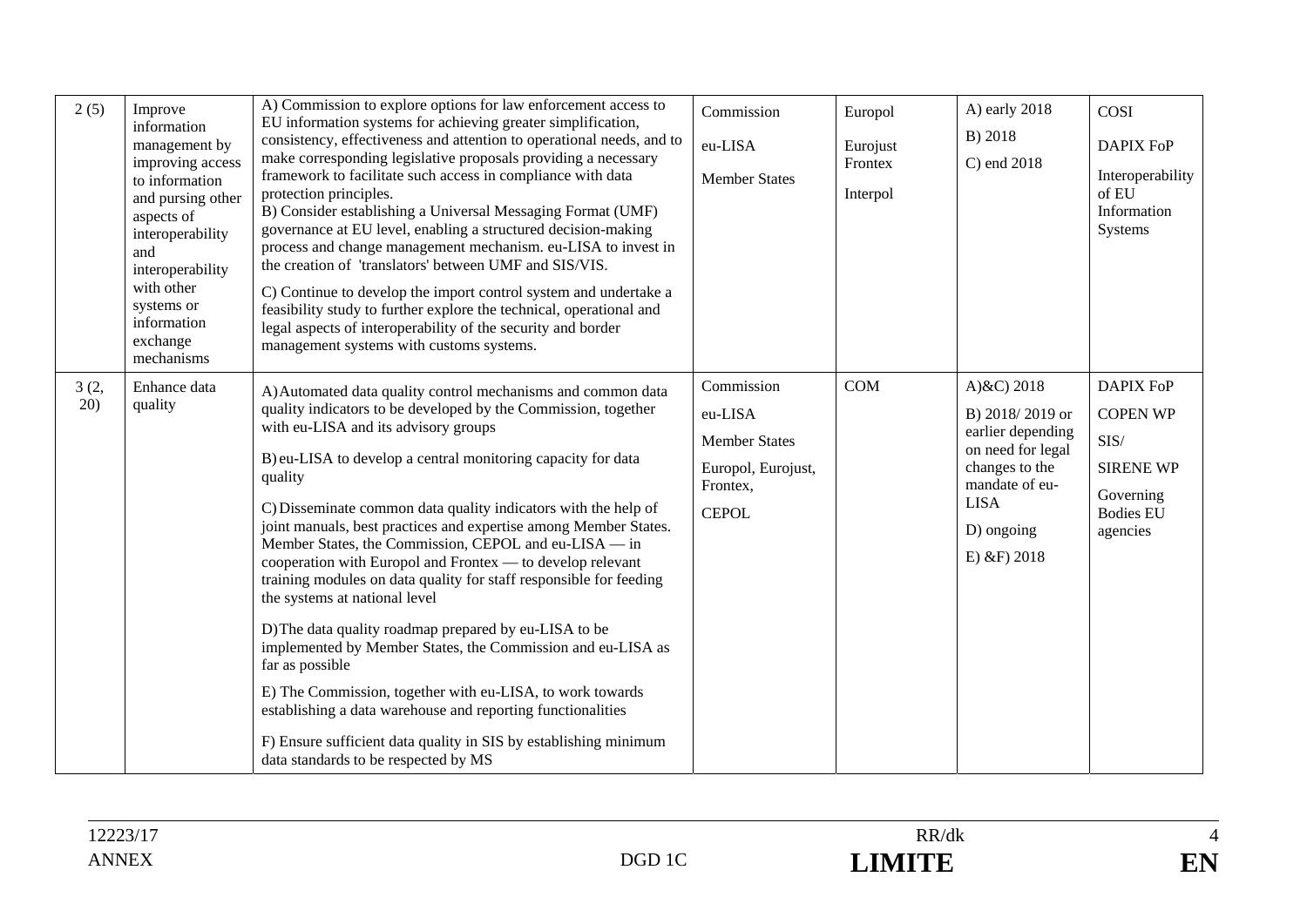| 4(3) | Ensure full<br>compliance with<br>data protection<br>and security<br>requirements | A) 'Privacy by design' to always be considered, both under the<br>existing legal framework and in future initiatives.<br>B) Share experiences, practices and insights with a view to<br>implementing the EU data protection package. | <b>Member States</b><br>Commission<br>eu-LISA | Europol,<br>Eurojust,<br>Frontex,<br><b>EDPS</b> | 2017/2018 legally<br>and 2018 -2020<br>operational<br>processes.<br>awareness. | DAPIX FoP |
|------|-----------------------------------------------------------------------------------|--------------------------------------------------------------------------------------------------------------------------------------------------------------------------------------------------------------------------------------|-----------------------------------------------|--------------------------------------------------|--------------------------------------------------------------------------------|-----------|
|      |                                                                                   |                                                                                                                                                                                                                                      |                                               | <b>FRA</b>                                       |                                                                                |           |

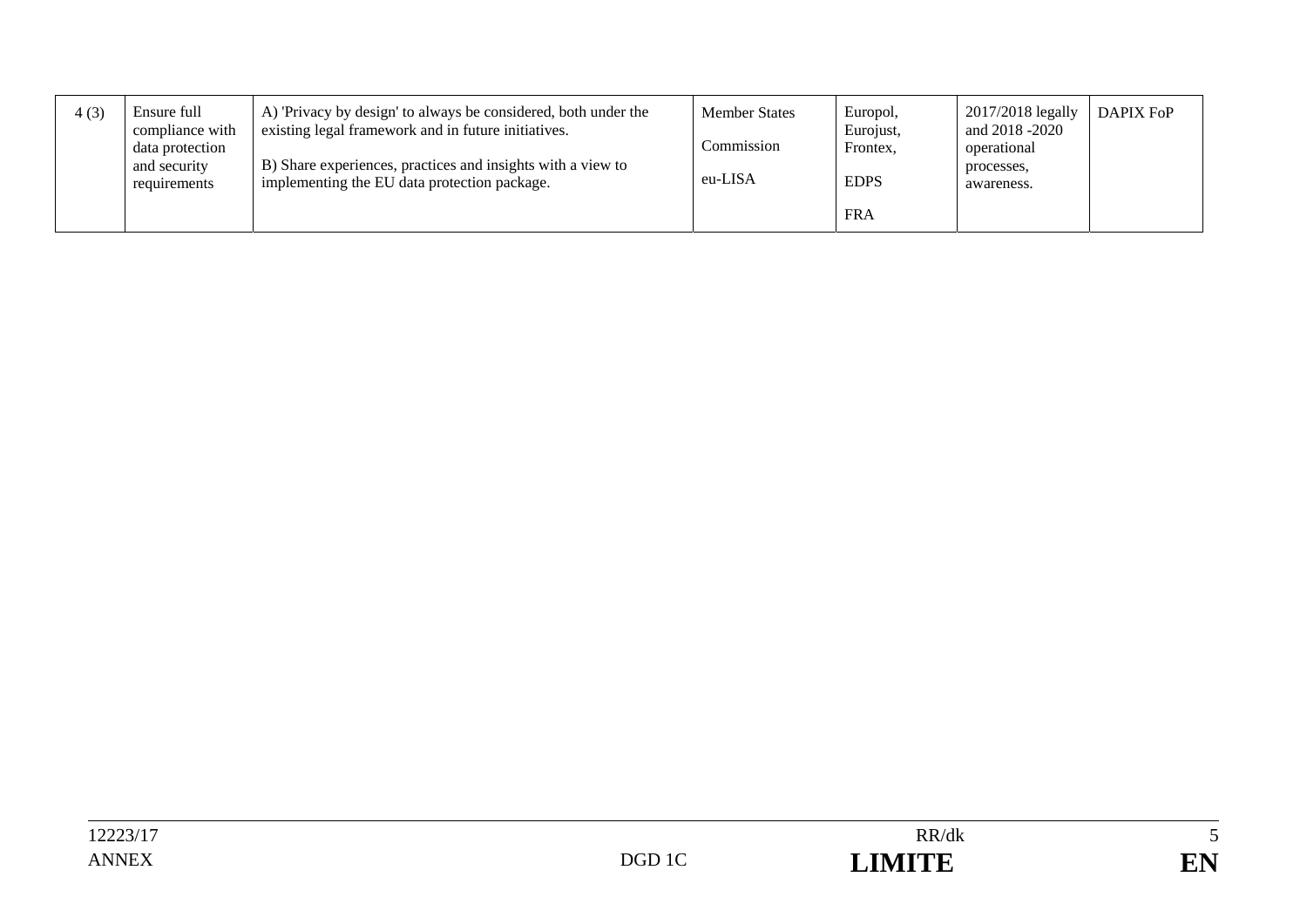| No.<br>(No. of<br>initial<br>action) | Objective                                                                                                                                    | Action                                                                                                                                                                                                                                                                                                                                                                                                                                                                                                                                                                                                                                                                                                                                                                                                                                                                                                                                                                                                                                                                                                                                                  | Primary<br>Responsible<br>Party/Parties                                         | Stake-holders                                                                              | Timetable                                                                               | Monitoring                                                        |
|--------------------------------------|----------------------------------------------------------------------------------------------------------------------------------------------|---------------------------------------------------------------------------------------------------------------------------------------------------------------------------------------------------------------------------------------------------------------------------------------------------------------------------------------------------------------------------------------------------------------------------------------------------------------------------------------------------------------------------------------------------------------------------------------------------------------------------------------------------------------------------------------------------------------------------------------------------------------------------------------------------------------------------------------------------------------------------------------------------------------------------------------------------------------------------------------------------------------------------------------------------------------------------------------------------------------------------------------------------------|---------------------------------------------------------------------------------|--------------------------------------------------------------------------------------------|-----------------------------------------------------------------------------------------|-------------------------------------------------------------------|
| 5(6)                                 | Enhance<br>cooperation and<br>expertise of<br>practitioners<br>including<br>understanding of<br>each other's<br>practices and<br>backgrounds | A) (Further) develop national training and awareness raising<br>programmes for law enforcement and public prosecution, including<br>joint training, in cooperation with relevant EU agencies.<br>B) Continue to develop cross-border exchange programmes with<br>practitioners. Practitioners including from SPOCs, PCCC's and<br>other should be involved in developing and applying the mentioned<br>programmes.<br>C) Strengthen Police and Customs Cooperation Centres (PCCCs)<br>and their cooperation with SPOCs while ensuring a centralised<br>(national or at least state level) overview and monitoring of cross-<br>border information exchange.                                                                                                                                                                                                                                                                                                                                                                                                                                                                                             | <b>Member States</b><br>Cepol<br><b>EJN</b><br>eu-LISA<br><b>SIRENE Bureaux</b> | Europol<br>Eurojust<br>Commission<br>Interpol                                              | Ongoing                                                                                 | <b>DAPIX FoP</b><br><b>LEWP</b><br><b>CCWP</b>                    |
| 6(7)                                 | Improve cross-<br>border law<br>enforcement<br>cooperation<br>between SPOCs<br>and information<br>exchange                                   | A) Fully introduce Single Points of Contact (SPOCs) for cross-border<br>law enforcement information exchange in all Member States -<br>including 24/7 availability in relation to Article 7 of the Additional<br>Protocol to the Council of Europe Convention on the Prevention of<br>Terrorism - based on the guidelines 10492/14 and the SPOC<br>Guidelines for international law enforcement information exchange<br>6721/14.<br>B) Study the feasibility of Computer Aided Translation to reduce both<br>the information exchange lag and the burden on the staff in SPOCs.<br>C) Develop/introduce effective case management and workflow<br>solutions specifically for SPOCs with a view to mutual legal assistance<br>cooperation. Such solutions require tailor-made elements to fulfil<br>national demands and this initiative should only provide assistance.<br>Hence using (specific) solutions cannot be binding.<br>D) Consider the establishment of common platform (Working Party<br>within the Council or Support group to DAPIX) in order to carry out<br>regular meetings between the Heads of SPOC to discuss up-to-date<br>issues. | <b>Member States</b><br>Cepol<br>Commission                                     | Europol<br>Eurojust<br>European<br>Commission<br>(OLAF, DG<br>TAXUD)<br>eu-LISA<br>Frontex | A) Ongoing -<br>completion in<br>2018<br>B) 2018<br>C) Ongoing<br>D) 2018<br>E) Ongoing | <b>DAPIX FoP</b><br><b>COPEN WP</b><br><b>LEWP</b><br><b>CCWP</b> |

## **Theme 2: Stronger cross-border cooperation and improving information exchange**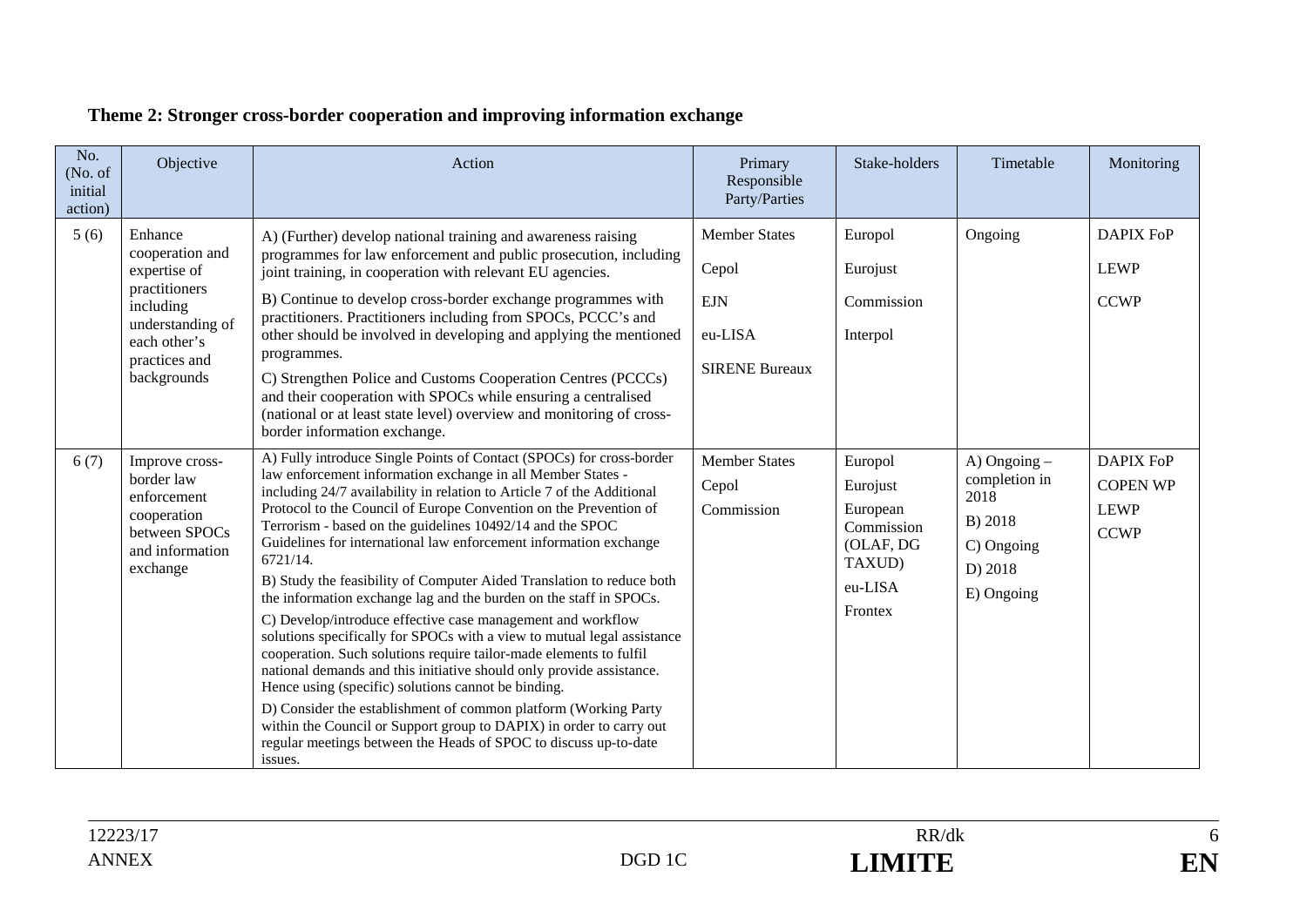| 7(14)  | Improve the<br>sharing of                                                                                          | A) Facilitate access to ECRIS for all relevant authorities and<br>increase use of the system                                                                                                                                                                                                                                                          | <b>Member States</b> | Europol                              | A) Ongoing                                                   | <b>COPEN</b>     |
|--------|--------------------------------------------------------------------------------------------------------------------|-------------------------------------------------------------------------------------------------------------------------------------------------------------------------------------------------------------------------------------------------------------------------------------------------------------------------------------------------------|----------------------|--------------------------------------|--------------------------------------------------------------|------------------|
|        | criminal records,                                                                                                  |                                                                                                                                                                                                                                                                                                                                                       | Eurojust             | Frontex                              | B) 2019                                                      |                  |
|        | particularly<br>relating to                                                                                        | B) Commission to explore the possibility of interoperability of<br>ECRIS-TCN with the future shared biometric matching service and                                                                                                                                                                                                                    | Commission           | <b>OLAF</b>                          |                                                              |                  |
|        | terrorism<br>convictions                                                                                           | if appropriate the common identity repository. All ECRIS data<br>should be available for assessing travel authorisation requests of<br>third-country nationals.                                                                                                                                                                                       |                      | eu-LISA                              |                                                              |                  |
|        |                                                                                                                    | C) Additionally, consider solutions (other than the ECRIS system)<br>to allow the pro-active sharing of convictions data, in particular<br>relating to terrorism; and, as appropriate, assess the legal and<br>practical feasibility of implement a solution which includes making<br>certain convictions data available to the relevant authorities. |                      |                                      |                                                              |                  |
| 8      | Facilitate the<br>information<br>exchange between<br>judicial<br>authorities                                       | Commission to present a proposal for ensuring the sustainability of<br>e-CODEX, providing the necessary legal and technical<br>arrangements enabling eu-LISA to ensure its maintenance and<br>interoperability, so as to allow this agency to host e-CODEX<br>solutions by the                                                                        | Commission           | <b>Member States</b><br>e-Justice WP | end 2018                                                     | COSI             |
| 9      | Strengthen<br>European<br>response to travel<br>document fraud                                                     | Commission to take the necessary actions, including a legislative<br>proposal establishing the system of False and Authentic Documents<br>Online (FADO) on a more solid basis, while ensuring its continuity<br>and development                                                                                                                       | Commission           | <b>Member States</b>                 | 2018                                                         | COSI             |
| 10(16) | Streamline and<br>speed up<br>international<br>information<br>exchange by<br>automation of<br>manual<br>procedures | Develop the Automation of Data Exchange Process (ADEP) project<br>The project must ensure complementarity with existing information<br>management solutions especially with regard to Europol data, as<br>well as seek a low-cost, legally proof and user-friendly solution.                                                                          | <b>Member States</b> | Europol                              | Ongoing in<br>accordance with<br>the current IMS<br>project. | <b>DAPIX FoP</b> |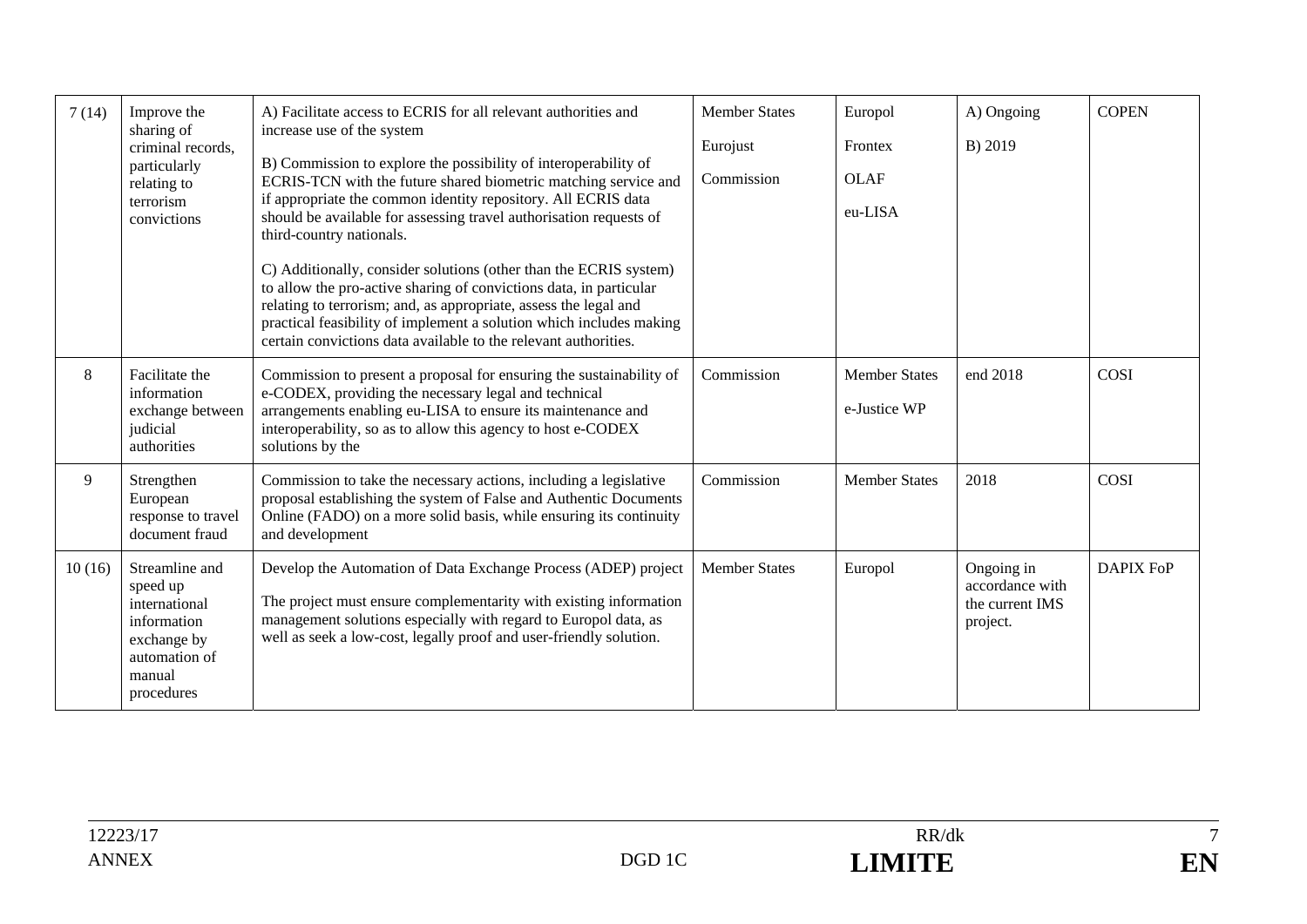| No. (No.<br>of initial<br>action) | Objective                                                                               | Action                                                                                                                                                                                                                                                                                                                                                                                                                                                                                                                                                         | Primary<br>Responsible<br>Party/Parties                  | Stake-holders                                                     | Timetable                                                                                                                              | Monitoring                                                                                     |
|-----------------------------------|-----------------------------------------------------------------------------------------|----------------------------------------------------------------------------------------------------------------------------------------------------------------------------------------------------------------------------------------------------------------------------------------------------------------------------------------------------------------------------------------------------------------------------------------------------------------------------------------------------------------------------------------------------------------|----------------------------------------------------------|-------------------------------------------------------------------|----------------------------------------------------------------------------------------------------------------------------------------|------------------------------------------------------------------------------------------------|
| 11(9)                             | Improve the<br>information<br>potential of EU<br>agencies                               | Increase the data supply to Europol and Eurojust as well as<br>systematic sharing of cases as appropriate                                                                                                                                                                                                                                                                                                                                                                                                                                                      | <b>Member States</b>                                     | Europol<br>Eurojust                                               | Ongoing                                                                                                                                | <b>MB</b> Europol<br>College of<br>Eurojust                                                    |
| 12(10)                            | Europol to fully<br>use SIS, VIS and<br>${\tt EURODAC}$                                 | A) Europol to fully use its current permission to access to SIS, VIS<br>and EURODAC including by establishing technical effective<br>connections;<br>B) After undertaking these steps, identify possible obstacles to<br>batch cross-matching on these systems, and keep statistics and<br>provide analysis of use of the above-mentioned databases in similar<br>way as Member States are obliged to do.<br>C) The Commission and Europol to explore synergies between the<br>Europol data and other systems, notably the SIS to promote<br>interoperability. | Europol<br>Commission<br>eu LISA                         | <b>Member States</b>                                              | Ongoing                                                                                                                                | <b>MB</b> Europol<br>MB eu-LISA<br>Interoperabilit<br>y of EU<br>Information<br>Systems        |
| 13(15)                            | Enhance the<br>coordination and<br>monitoring<br>capabilities of<br>Eurojust<br>Members | Enable the setting up and connection of the members of the<br>Eurojust National Coordination System (ENCS) to the Eurojust's<br>Case Management System (CMS)                                                                                                                                                                                                                                                                                                                                                                                                   | <b>Member States</b><br>Eurojust                         | Europol<br>Frontex<br><b>OLAF</b>                                 | Ongoing in view<br>of completion in<br>2017/2018                                                                                       | College of<br>Eurojust                                                                         |
| 14 (11,<br>12)                    | Enhance the<br>effectiveness of<br>using the<br>Schengen<br>Information<br>System (SIS) | A) Member States to redouble their efforts to fully implement and<br>use SIS in line with existing legal requirements.<br>B) Law enforcement, border guard authorities and immigration<br>services should include, when available, identifiers in alerts (copy<br>passport, digital photo, biometrics, DNA-profiles to be considered)<br>on the basis of existing legal provisions; enable searches on<br>fingerprints and provision of facial image feedback in the case of a<br>hit. The workload for SIRENE Bureaux and other practitioners                 | <b>Member States</b><br>Commission<br>eu-LISA<br>Council | Europol<br>Eurojust<br>Frontex<br><b>SIRENE</b><br><b>Bureaux</b> | A) Gradual<br>ongoing process<br>depending on<br>national<br>availability and<br>possibilities.<br>$B)$ 2017 (central<br>level) / 2018 | $A)$ SIS/<br><b>SIRENE WP</b><br>B) MB eu-<br><b>LISA</b><br>SIS/VIS<br>Committee<br>$C)$ SIS/ |

## **Theme 3: Strengthening EU agencies and improving the use of EU information systems**

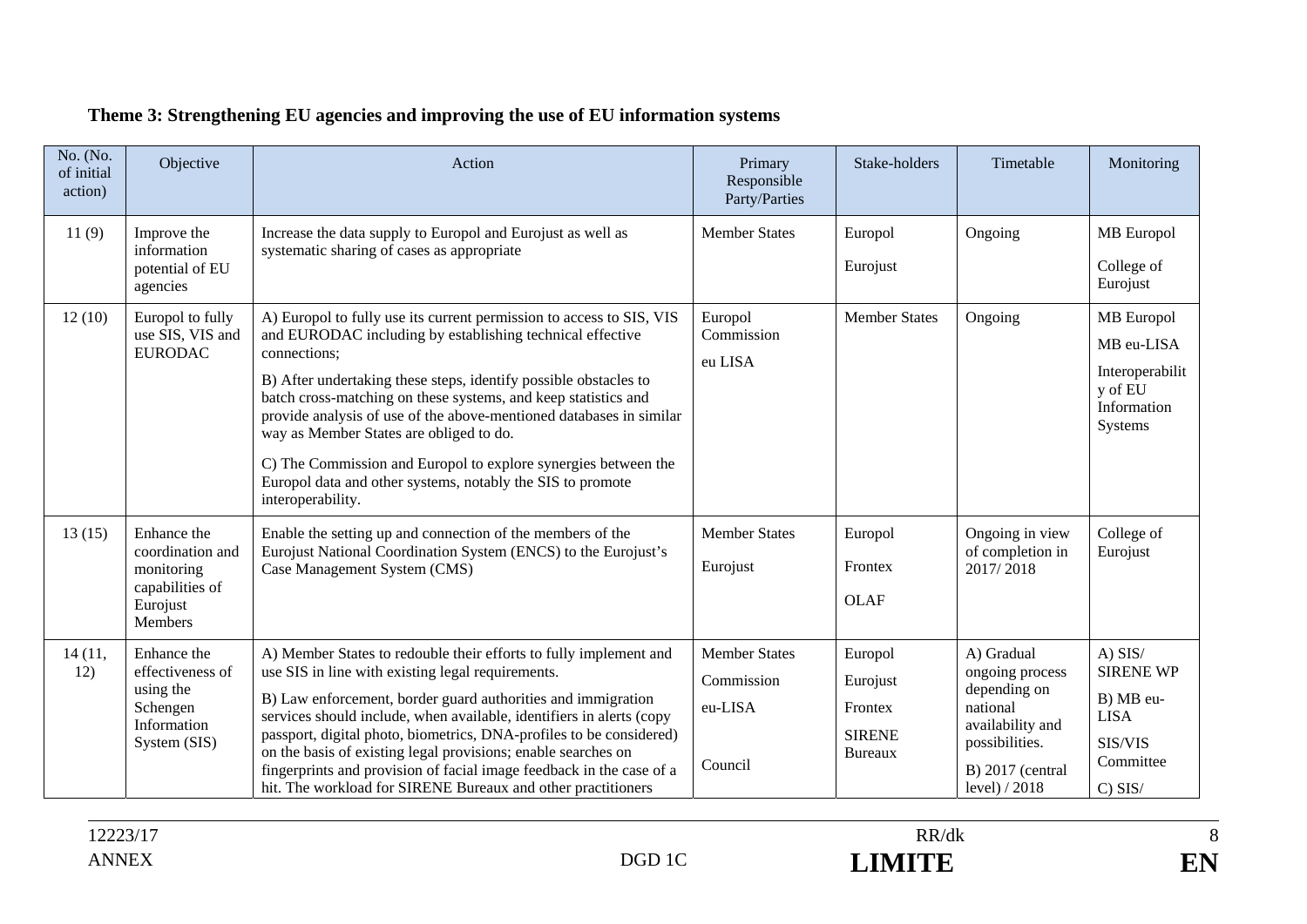|        |                                                                                                                     | should be assessed when further pursuing this action including<br>through solutions to interpret information easily.<br>C) Implementation of an Automated Fingerprint Identification                                                                                                                                                                                                                                                                                                                                                                                                                                                                                                               | European<br>Parliament                    | eu-LISA                        | onward (national<br>level)<br>$C$ ) 2017/2018                            | <b>SIRENE WP</b><br>SIS/VIS<br>Committee                             |
|--------|---------------------------------------------------------------------------------------------------------------------|----------------------------------------------------------------------------------------------------------------------------------------------------------------------------------------------------------------------------------------------------------------------------------------------------------------------------------------------------------------------------------------------------------------------------------------------------------------------------------------------------------------------------------------------------------------------------------------------------------------------------------------------------------------------------------------------------|-------------------------------------------|--------------------------------|--------------------------------------------------------------------------|----------------------------------------------------------------------|
|        |                                                                                                                     | System (AFIS) functionality in the SIS within the central as well as<br>national system should be a top priority.<br>D) Revise the legal basis of the Schengen Information System<br>taking into account the evaluation undertaking by the Commission<br>(including new functionalities, extend the access of EU agencies<br>while fully taking into account the information owner principle and<br>the legal base of the agencies, facilitating access to hit information).<br>Further explore and decide if MS return orders can and should be<br>inserted in SIS.<br>E) Consider a solution to allow the reciprocal exchange of<br>information between Schengen, non-Schengen Member States and |                                           |                                | D) Ongoing<br>Expected<br>adoption by co-<br>legislators 2017<br>E) 2018 | E) Schengen<br><b>Working Party</b><br>(SIS/SIRENE<br>configuration) |
|        |                                                                                                                     | Member States who are partially using the instruments associated<br>with Schengen.                                                                                                                                                                                                                                                                                                                                                                                                                                                                                                                                                                                                                 |                                           |                                |                                                                          |                                                                      |
| 15(13) | Ensure full use of<br>Prüm<br>possibilities to<br>exchange<br>fingerprints, dna<br>and vehicle<br>registration data | A) Undertake EU pilots and if required follow-up steps to enforce<br>connections of Member States to the Prüm network.<br>B) Identify key obstacles for:<br>i: the connection to the Prüm network;<br>ii: the full use of Prüm possibilities;<br>iii: solve the obstacles.<br>C) Examine the possibility for Europol to become a partner in the<br>Prüm framework with a view to enabling the cross matching of<br>DNA, finger prints and vehicle registration data with third countries<br>with which Europol has an operational agreement while fully taking<br>the information owner principle into account.                                                                                    | A) COM<br>B) Member States,<br><b>COM</b> | Europol<br>Eurojust<br>Frontex | A) Ongoing,<br>B) Ongoing                                                | <b>COM</b><br><b>DAPIX FoP</b>                                       |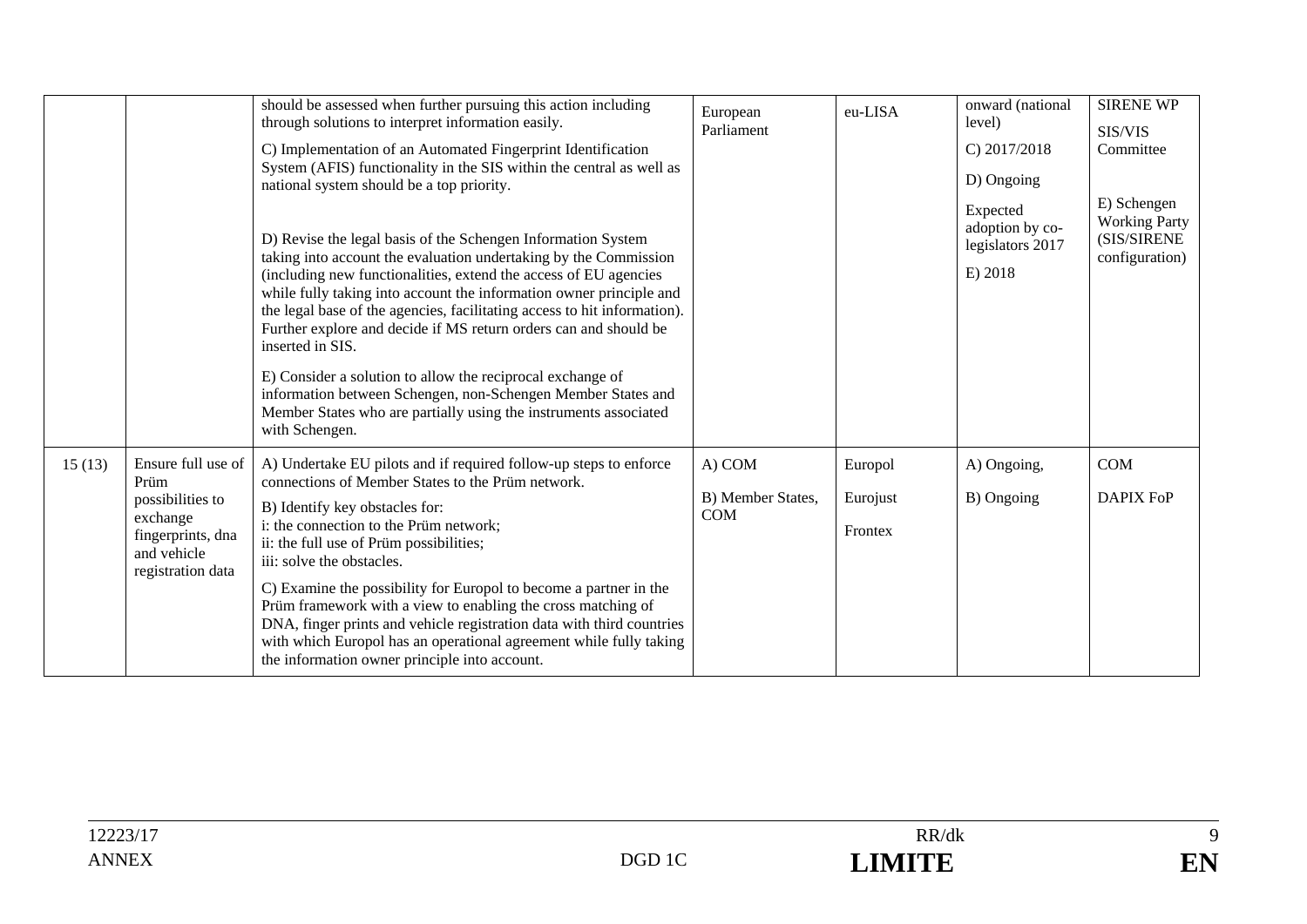### **CHAPTER 3: STRENGTHEN INFORMATION MANAGEMENT IN THE AREA OF COUNTER-TERRORISM**

#### **Theme 1: Improving the use of SIS**

| No.<br>(No. of<br>initial<br>action) | Objective                                                                                                                                                                                                                      | Action                                                                                                                                                                                                                                                                                                                                                                                                                                                      | Primary<br>Responsible<br>Party/Parties                        | <b>Stakeholders</b>                         | Timetable                                                           | Monitoring |
|--------------------------------------|--------------------------------------------------------------------------------------------------------------------------------------------------------------------------------------------------------------------------------|-------------------------------------------------------------------------------------------------------------------------------------------------------------------------------------------------------------------------------------------------------------------------------------------------------------------------------------------------------------------------------------------------------------------------------------------------------------|----------------------------------------------------------------|---------------------------------------------|---------------------------------------------------------------------|------------|
| 16 (18,<br>21)                       | Ensure structural<br>information to<br><b>SIRENE Bureaux</b><br>and SIS end users<br>on persons<br>involved in<br>terrorism or<br>terrorism related<br>activity as well as<br>additional<br>information on<br>criminal records | A) Member States will create alerts once the agreed criteria are met<br>(unless there are important operational reasons not to do so), and<br>SIRENE offices will exchange supplementary information as soon<br>as such information is made available by the competent authorities.<br>This should include relevant information in the alerts<br>B) Insert additional information based on criminal records (national<br>databases and ECRIS) with an alert | <b>Member States</b><br>Commission<br><b>SIS VIS Committee</b> | <b>SIRENE</b><br>Bureaux<br>Eurojust,<br>EC | 2016, ongoing                                                       | COSI       |
| 17(23)                               | Make possible<br>that SIS alerts can<br>call for<br>preliminary and<br>temporary holding<br>or detention<br>where sufficient<br>national legal<br>grounds are<br>available                                                     | Create a new type of action (inquiry checks)                                                                                                                                                                                                                                                                                                                                                                                                                | Commission (EC),<br><b>SIS/SIRENE WG</b>                       | <b>Member States</b>                        | 2017-2018,<br>ongoing (update<br>SIS II Regulation<br>and Decision) | COSI       |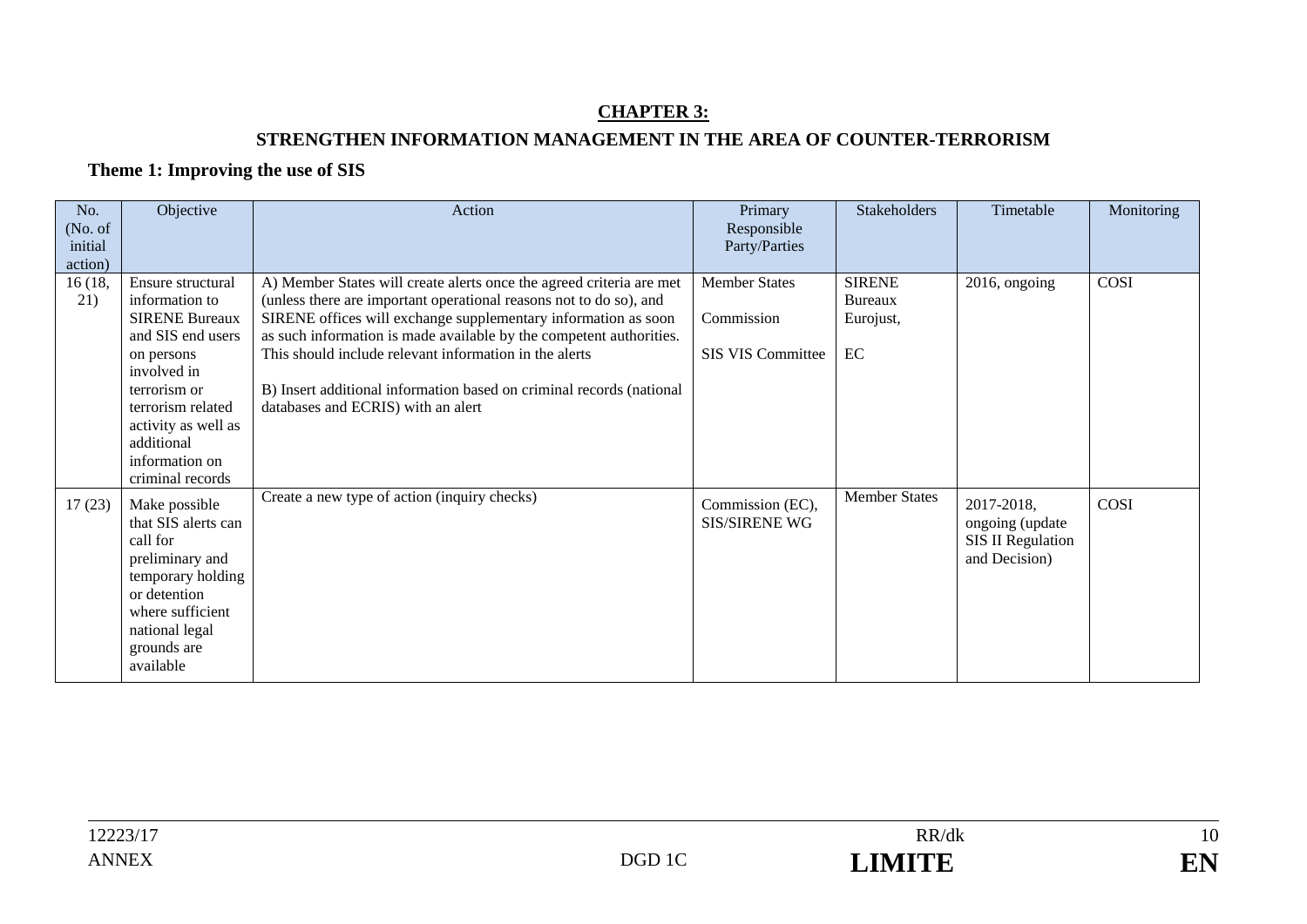| 18(24) | Ensure that end<br>users are<br>equipped to<br>conduct discreet<br>and (where<br>national legal<br>ground are<br>available) specific<br>checks                 | Strengthen effective discreet and specific checks including through<br>training the trainers                                                                                                                                                                                                                                                                                                           | EC, Member States,<br>CEPOL, eu-LISA                                 | <b>SIRENE</b><br>Bureaux                         | 2016 (start),<br>ongoing | <b>COSI</b> |
|--------|----------------------------------------------------------------------------------------------------------------------------------------------------------------|--------------------------------------------------------------------------------------------------------------------------------------------------------------------------------------------------------------------------------------------------------------------------------------------------------------------------------------------------------------------------------------------------------|----------------------------------------------------------------------|--------------------------------------------------|--------------------------|-------------|
| 19(25) | Ensure systematic<br>feedback on hits<br>in SIS to SIRENE<br>Bureaux and the<br>issuer of an alert                                                             | A) Enable systematic reporting of a hit in SIS to the SIRENE<br>Bureaux of the Member State where the hit occurs as well as the<br>Member State that issued the alert.<br>B) Member States to share information held in the SIRENE hit<br>reporting forms with Europol's analysis project Travellers.<br>C) The Commission to work towards creating the targeted<br>registration of achieved SIS hits. | <b>SIS VIS</b><br>Committee, EC,<br>Europol, Member<br><b>States</b> | <b>SIRENE</b><br>Bureaux                         | 2017, ongoing            | COSI        |
| 20(26) | Ensure that<br>information of<br>extremist<br>speakers, who are<br>deemed to pose a<br>threat to public<br>order, is shared<br>between Member<br><b>States</b> | Make optimal use of SIS, primarily through Article 24.3, and in<br>accordance with national legislation, where appropriate issue alerts<br>for third country nationals who are not present on the territory of<br><b>MS</b>                                                                                                                                                                            | EC, co-legislators,<br>follow-up Member<br><b>States</b>             | <b>Member States</b><br>(e.g. SIRENE<br>Bureaux) | 2017, ongoing            | COSI        |

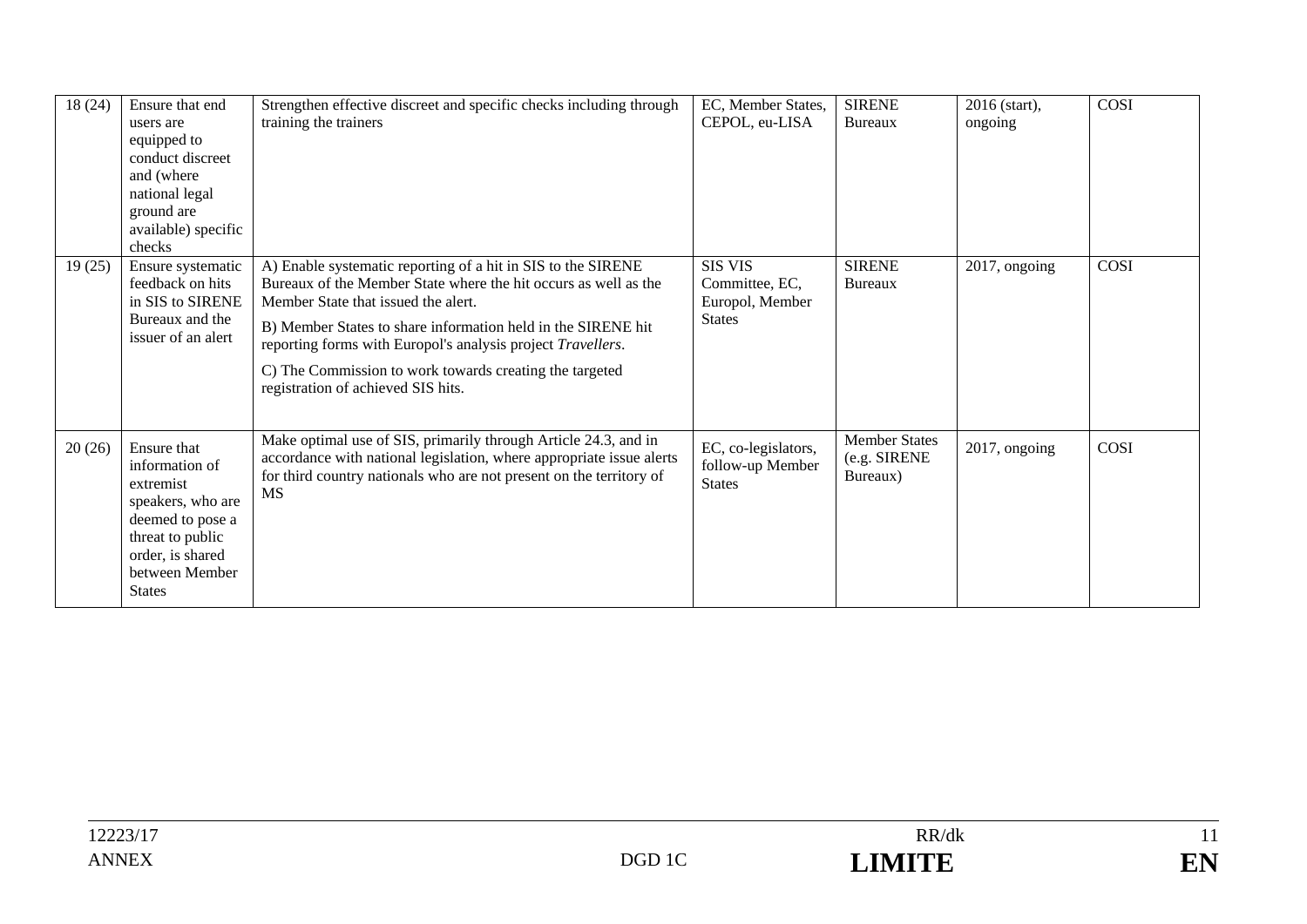| No.<br>(No. of<br>initial<br>action) | Objective                                                                                                                                                               | Action                                                                                                                                                                                                                                                         | Primary<br>Responsible<br>Party/Parties | <b>Stakeholders</b>                        | Timetable                                                                          | Monitoring |
|--------------------------------------|-------------------------------------------------------------------------------------------------------------------------------------------------------------------------|----------------------------------------------------------------------------------------------------------------------------------------------------------------------------------------------------------------------------------------------------------------|-----------------------------------------|--------------------------------------------|------------------------------------------------------------------------------------|------------|
| 21(30)                               | Ensure that<br>information on<br>FTF is<br>consistently and<br>systematically<br>uploaded to<br>European systems<br>and platforms and<br>synchronised<br>where possible | Implement a consistent information sharing approach regarding<br>FTF by making optimal and consistent use of SIS and Europol data                                                                                                                              | Member States,<br>Europol               | <b>SIRENE</b><br><b>Bureaux</b><br>eu-LISA | 2017, ongoing                                                                      | COSI       |
| 22(31)                               | Ensure better use<br>of the existing<br>secure channels<br>for exchange of<br>information<br>regarding<br>terrorism and<br>terrorism related<br>activity                | A) Make better use of SIENA as a secure channel for the exchange<br>of law enforcement information regarding terrorism and terrorism<br>related activity<br>B) Consider introducing a 24/7 regime of work in order to improve<br>the effectiveness of channels | Member States,<br>Europol               | <b>TWP</b>                                 | A: Ongoing<br>B: 2017 (discus-<br>sion) - onward<br>(national)<br>impleme-ntation) | COSI       |
| 23(32)                               | Ensure that<br><b>Member States</b><br>are informed on<br>all prosecutions<br>and convictions<br>on terrorist<br>offences in the<br>EU                                  | Transmit to Eurojust information on all prosecutions and<br>convictions on terrorist offences                                                                                                                                                                  | Member States,<br>Eurojust              | <b>TWP</b>                                 | Ongoing                                                                            | COSI       |

# **Theme 2: Improving the use of other EU and of international instruments**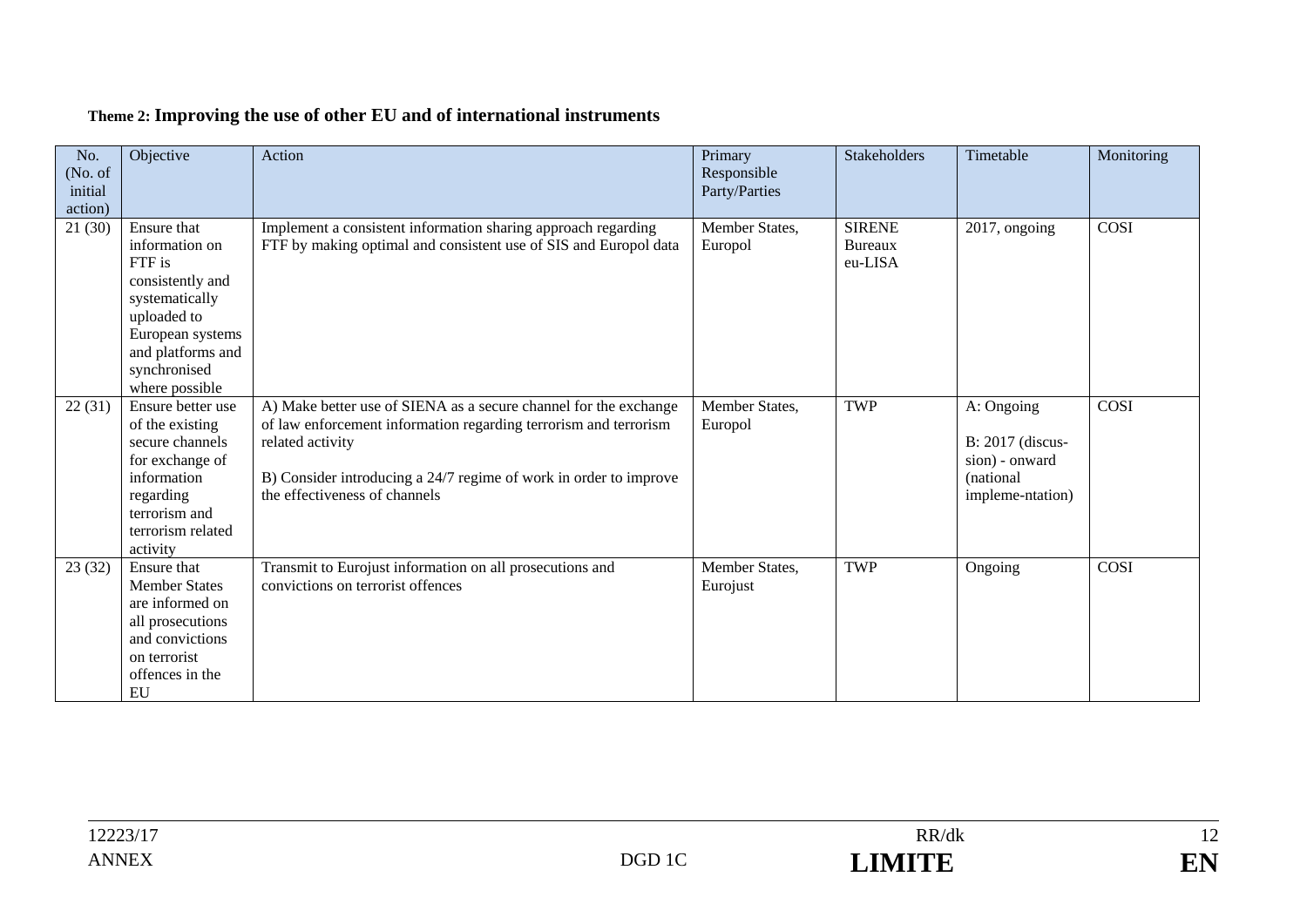| 24(28) | Allow checks<br>against travel<br>documents that<br>have not yet been<br>declared stolen,<br>lost or invalidated | Insert documents associated to alerts on persons into the Interpol<br>TDAWN when deemed necessary | Member States,<br>third countries,<br>Interpol | eu-LISA  | Ongoing          | <b>COSI</b> |
|--------|------------------------------------------------------------------------------------------------------------------|---------------------------------------------------------------------------------------------------|------------------------------------------------|----------|------------------|-------------|
| 25(29) | Full connectivity<br>to SLTD at<br>external border<br>crossings                                                  | Make the SLTD nationally available for automated and systematic<br>checks                         | <b>Member States</b>                           | Interpol | $2017$ , ongoing | COSI        |



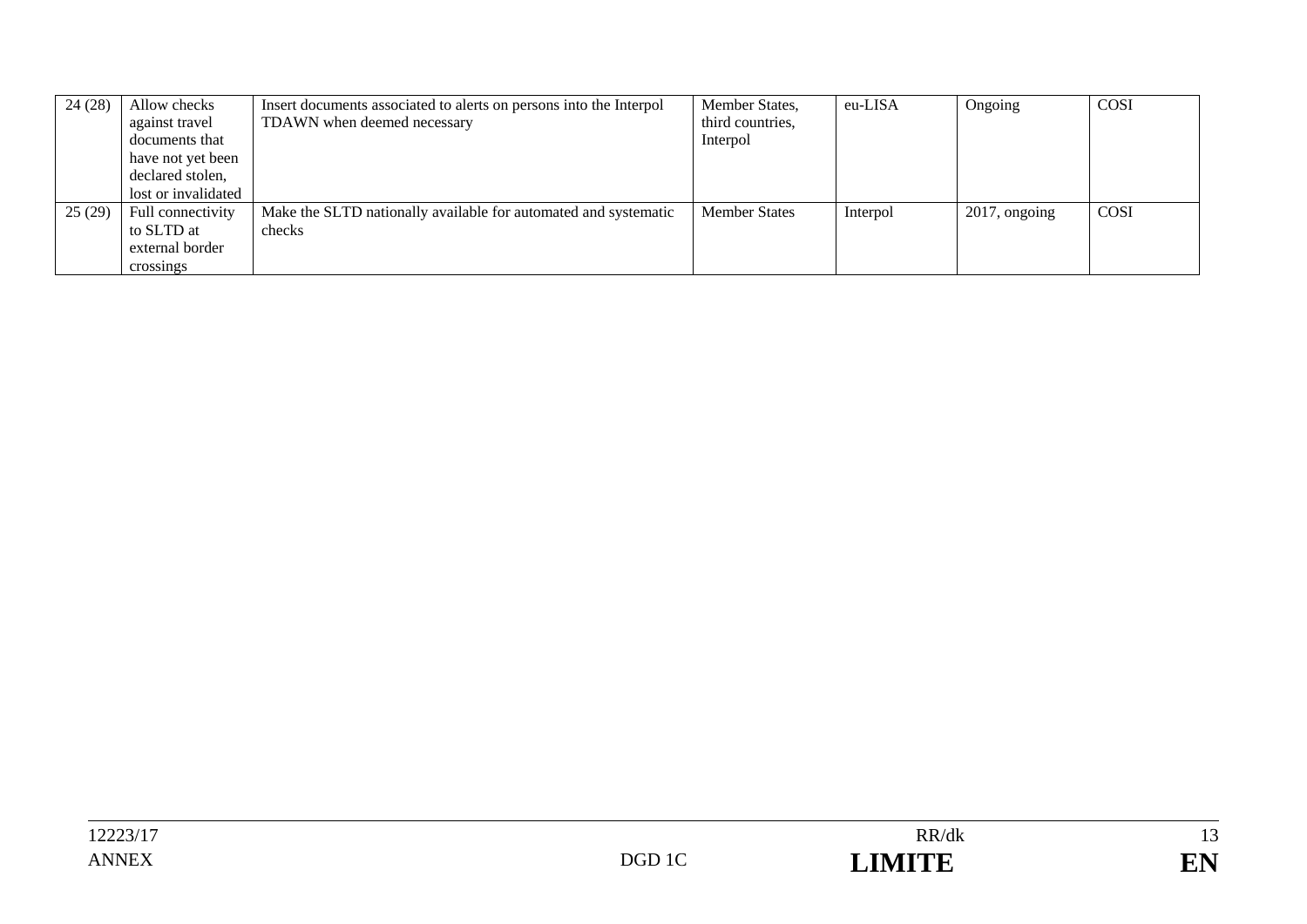## **Theme 3: Develop and share expertise**

| No.<br>(No. of<br>initial | Objective                                                                                                                                                                                | <b>Action</b>                                                                                                                                                                                                                                                              | <b>Primary</b><br>Responsible<br><b>Party/Parties</b> | <b>Stakeholders</b>                      | <b>Timetable</b> | <b>Monitoring</b> |
|---------------------------|------------------------------------------------------------------------------------------------------------------------------------------------------------------------------------------|----------------------------------------------------------------------------------------------------------------------------------------------------------------------------------------------------------------------------------------------------------------------------|-------------------------------------------------------|------------------------------------------|------------------|-------------------|
| action)                   |                                                                                                                                                                                          |                                                                                                                                                                                                                                                                            |                                                       |                                          |                  |                   |
| 26(35)                    | Ensure that<br>national good<br>practices<br>regarding<br>cooperation with<br>third countries on<br>counterterrorism<br>are shared<br>between Member<br><b>States</b>                    | Share good practices on cooperation with third partners in relation<br>to counterterrorism among MS and third country partners                                                                                                                                             | Member States,<br><b>TWP</b>                          | EC                                       | 2017             | COSI              |
| 27(36)                    | Ensure common<br>understanding<br>between end<br>users, regarding<br>the detection of<br>travel movements<br>of persons<br>involved in<br>terrorism and<br>terrorism related<br>activity | Create joint and multidisciplinary training for CT, border and law<br>enforcement experts in cooperation with existing expert groups<br>such as SIS/SIRENE, regarding the detection of travel movements<br>of persons involved in terrorism and terrorism related activity | Member States,<br>CEPOL, Frontex                      | SIS/SIRENE,<br>TWP, SIS VIS<br>Committee | 2017             | COSI              |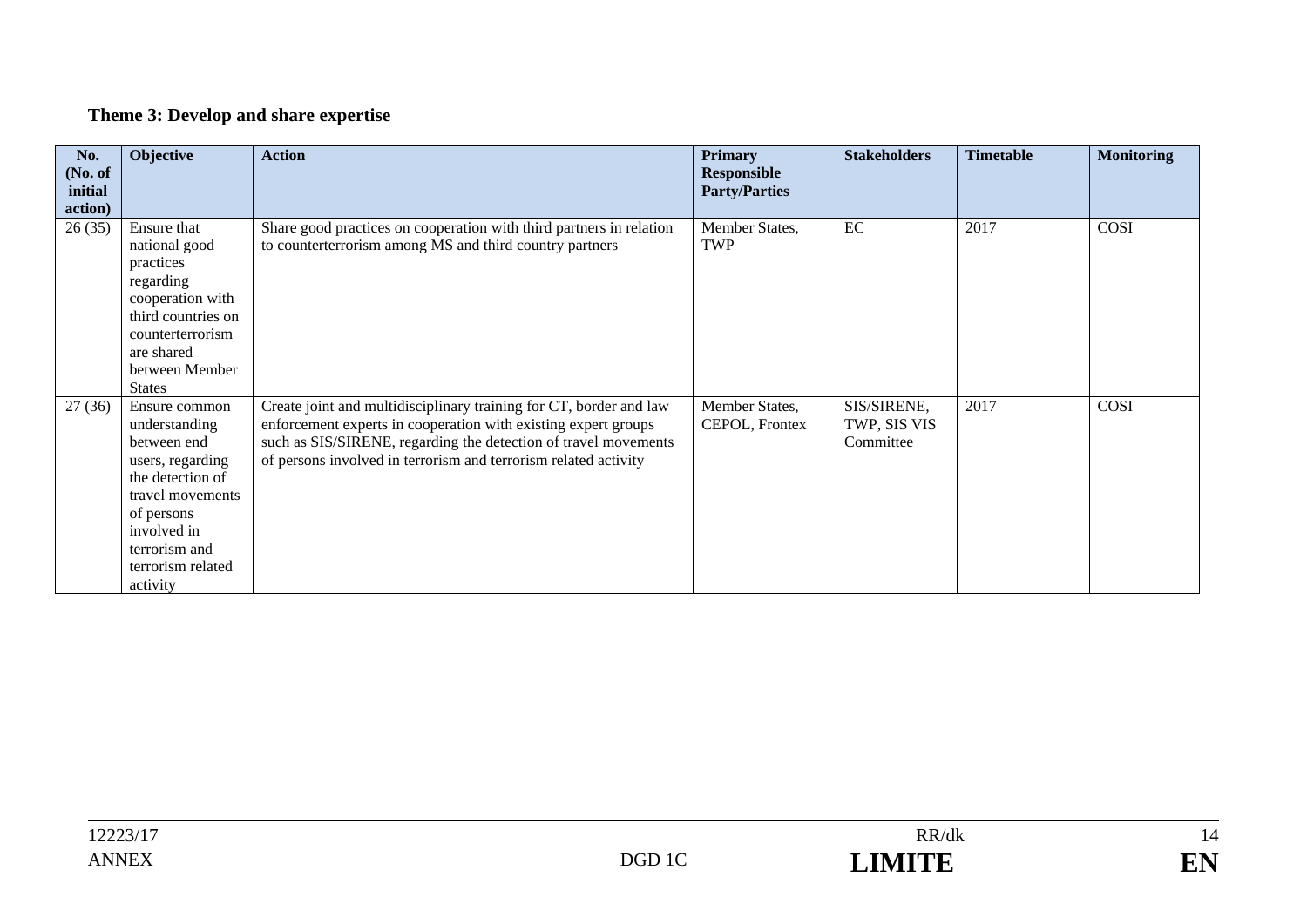## **Theme 4: National detection capabilities by PIUs**

| No.<br>(No. of<br>initial<br>action) | Objective                                                                                                    | Action                                                                  | Primary<br>Responsible<br>Party/Parties        | <b>Stakeholders</b>                            | Timetable | Monitoring     |
|--------------------------------------|--------------------------------------------------------------------------------------------------------------|-------------------------------------------------------------------------|------------------------------------------------|------------------------------------------------|-----------|----------------|
| 28 (37)                              | Ensure<br>compatible<br>national<br>implementation of<br>the PNR-directive<br>in the Member<br><b>States</b> | Continue the activities of the perational PNR informal working<br>group | Presidency,<br>Member States and<br>Commission | PIUs in Member<br>States,<br>DAPIX,<br>Europol | Ongoing   | Not applicable |
| 29 (38)                              | Build on national<br>experience in the<br>setting up of new<br><b>PIUs</b>                                   | Technical assistance from MS in construction of PIUs                    | <b>Member States</b>                           | <b>DAPIX</b>                                   | Ongoing   | Not applicable |
| 30(39)                               | Agree on how<br>information is<br>shared between<br>PIUs and with<br>third countries<br>where possible       | Study on technical features for information sharing                     | Member States,<br>Commission<br>/Europol,      | <b>DAPIX</b>                                   | 2018      | Not applicable |
| 31(40)                               | Make full use of<br>Europol databases<br>to support PIUs                                                     | Define the technical conditions for access to PNR data by Europol       | Member States,<br>Europol,                     | EC, DAPIX                                      | 2017      | Not applicable |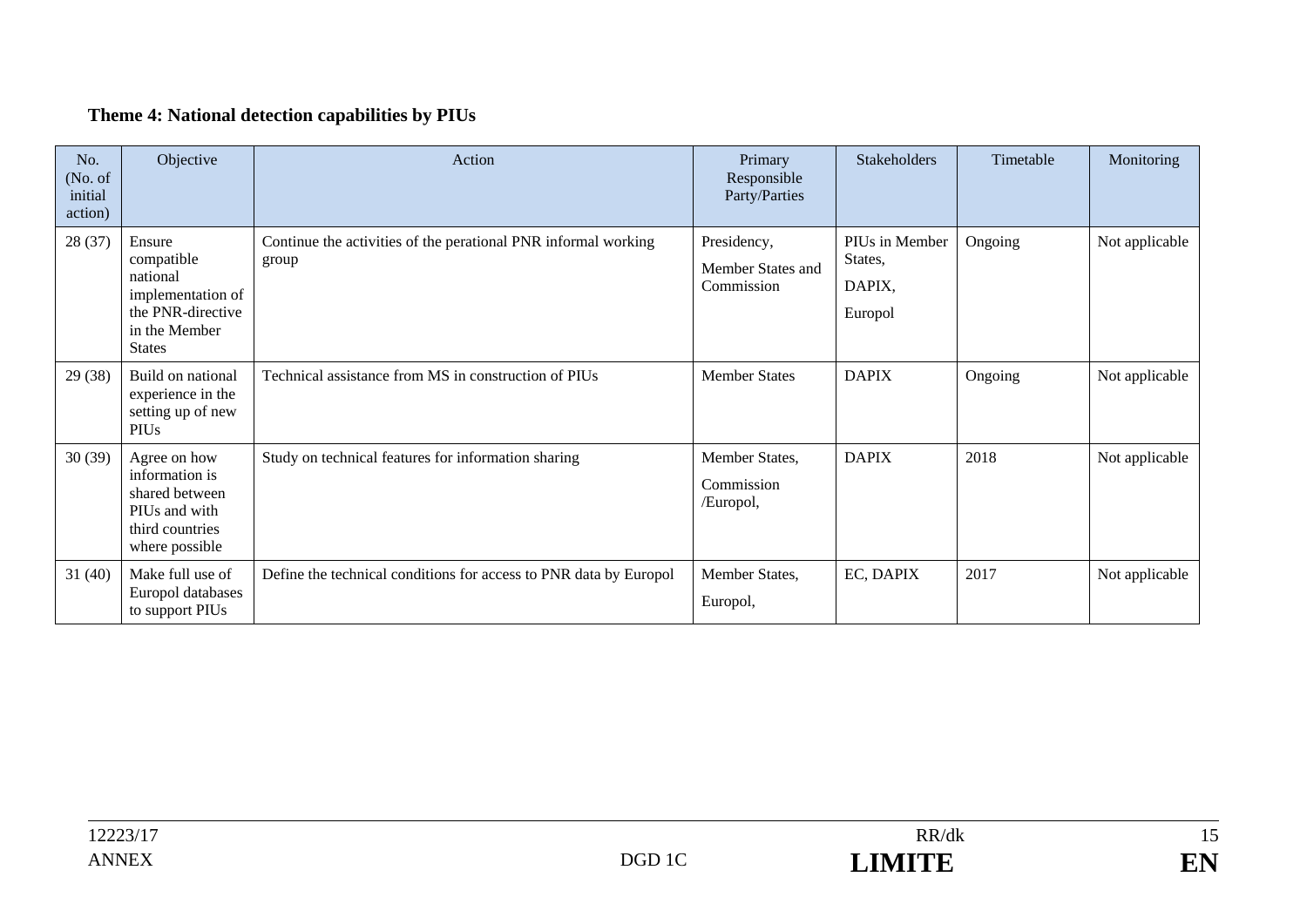### **CHAPTER 4: BORDER MANAGEMENT AND MIGRATION**

### **Theme 1: Closing information gap – updating and creating systems**

| No.<br>(No. of<br>initial<br>action) | Objective                                                                                                                                                                                             | <b>Action</b>                                                                                                                                                                                                                                                                                                       | <b>Primary</b><br><b>Responsible</b><br><b>Party/Parties</b> | <b>Stakeholders</b>                                                    | <b>Timetable</b>                   | Monitoringm<br>echanism                         |
|--------------------------------------|-------------------------------------------------------------------------------------------------------------------------------------------------------------------------------------------------------|---------------------------------------------------------------------------------------------------------------------------------------------------------------------------------------------------------------------------------------------------------------------------------------------------------------------|--------------------------------------------------------------|------------------------------------------------------------------------|------------------------------------|-------------------------------------------------|
| 32(42)                               | Register entry and<br>exit at the EU<br>external borders<br>of third country<br>nationals<br>(including<br>contributing to<br>return) admitted<br>for a short stay as<br>well as refusals of<br>entry | A) The Commission to prepare the necessary implementing acts to<br>ensure interoperability of the new Entry/Exit System<br>B) eu-LISA to prioritise preparations for the development and<br>implementation of the Exit/Entry System                                                                                 | Member States,<br>Commission and<br>EP<br>eu-LISA            | eu-LISA                                                                | December 2017                      | SCIFA/<br><b>COSI/WP</b><br>Frontiers           |
| 33(41)                               | Register entry and<br>exit at the EU<br>external borders<br>of persons<br>enjoying free<br>movement                                                                                                   | Commission to explore as soon as possible, after discussions<br>among the relevant stakeholders about the possible need for the<br>systematic recording of border crossings of all EU citizens, the<br>proportionality and feasibility of such systematic recording, for<br>example, in a dedicated database.       | Commission                                                   | Commission,<br>Member States,<br>eu LISA, EDPS,<br>Frontex             | IQ 2018                            | SCIFA/<br>COSI/WG<br><b>Frontiers</b>           |
| 34(43)                               | Close the<br>information gap<br>on visa-free<br>travellers                                                                                                                                            | A) Complete negotiations on EU Travel Information and<br>Authorisation System (ETIAS).<br>B) The Commission together with eu-LISA, Europol and Frontex to<br>ensure rapid implementation of the ETIAS system.                                                                                                       | Commission                                                   | Commission,<br>Member States,<br>eu-LISA, EDPS.<br>Frontex,<br>Europol | A) December<br>2017<br>B)2017-2020 | <b>SCIFA/WG</b><br>Frontiers and<br><b>VISA</b> |
| 35(50)                               | Address the<br>existing<br>information gap<br>on the (travel)<br>documents of<br>third-country<br>nationals.                                                                                          | Commission to undertake a feasibility study as a matter of priority<br>for the establishment of a central EU repository containing<br>information on long-stay visas, residence cards and residence<br>permits, consider whether it is appropriate to include local border<br>traffic permits in such a repository. | Commission                                                   | Member States.<br>eu-LISA,<br>Frontex                                  | end 2017                           | SCIFA/<br><b>COSI/WG</b><br>Frontiers           |

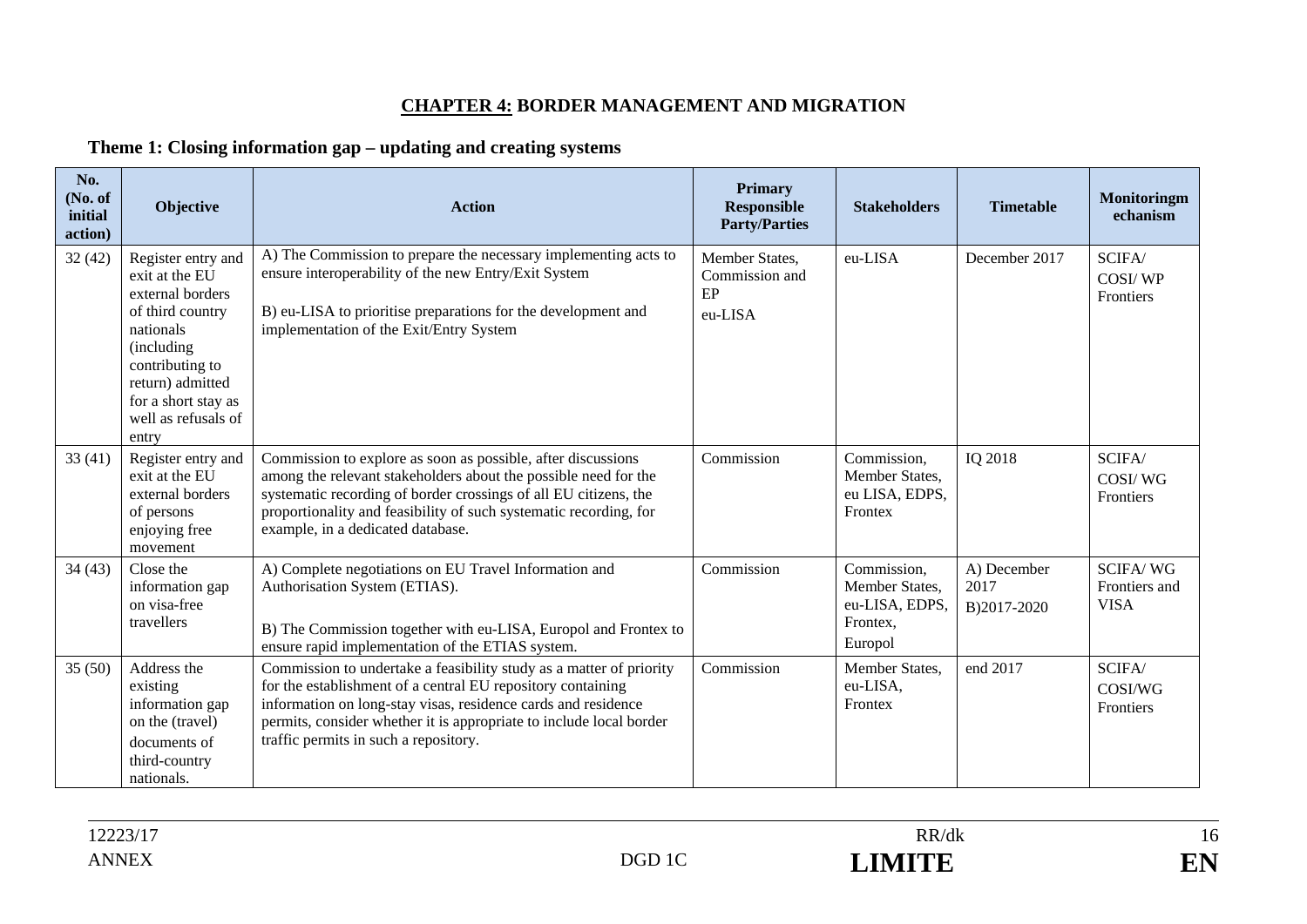### **Theme 2: Optimising cooperation and the use of available tools**

| <b>No.</b> (No.<br>of initial<br>action) | <b>Objective</b>                                                                                                                                                                                        | <b>Action</b>                                                                                                                                                                                                                                                                                                                                                                                                                                                                                           | <b>Primary</b><br><b>Responsible</b><br><b>Party/Parties</b> | <b>Stakeholders</b>                                                  | <b>Timetable</b>                     | <b>Monitoring</b><br>mechanism       |
|------------------------------------------|---------------------------------------------------------------------------------------------------------------------------------------------------------------------------------------------------------|---------------------------------------------------------------------------------------------------------------------------------------------------------------------------------------------------------------------------------------------------------------------------------------------------------------------------------------------------------------------------------------------------------------------------------------------------------------------------------------------------------|--------------------------------------------------------------|----------------------------------------------------------------------|--------------------------------------|--------------------------------------|
| 36(46)                                   | Increase the use<br>of API data for<br>border<br>management and<br>strengthen the<br>information<br>position of EU<br>MS on border<br>management (and<br>combating<br>terrorism and<br>organised crime) | A) Establish systematic cross-checking of API data against the SIS<br>and Interpol SLTD database.<br>B) Assess the need to revise the legal basis of processing of API<br>data<br>C) The Commission to consider the need to create a centralised<br>mechanism for API, including a centralised router that would create<br>a one-stop-shop connectivity for airlines and enable providing API<br>data both to national and central EU systems. Consider using a<br>centralised API router for PNR data. | <b>Member States</b><br>Commission                           | Commission,<br>eu-LISA,<br>Frontex and<br>other relevant<br>agencies | A) End 2017<br>B) 2018<br>C) 2Q 2018 | COSI<br>SCIFA/<br><b>WG</b> Frontier |
| 37(48)                                   | Enhance the<br>functionalities and<br>use of the VIS.                                                                                                                                                   | A) Examine further improvements of the VIS with a possible need<br>for amending the legal base<br>B) Member States to redouble efforts to fully use the VIS, in<br>particular at external borders, in order to verify the identity of the<br>visa holders and the authenticity of the visa.                                                                                                                                                                                                             | Commission<br><b>Member States</b>                           | eu-LISA<br>Member States,<br>Europol                                 | A) 2018<br>B) Ongoing                | SCIFA/WG<br><b>VISA</b>              |
| 38 (49)                                  | Revision of the<br><b>EURODAC</b><br>Regulation                                                                                                                                                         | Negotiations on the legal proposal on Eurodac, including<br>facilitating access for law enforcement, asylum and migration<br>authorities to EURODAC                                                                                                                                                                                                                                                                                                                                                     | Member States,<br>Commission and<br>EP                       | eu LISA                                                              | End 2017                             | SCIFA/<br>WG Asylum                  |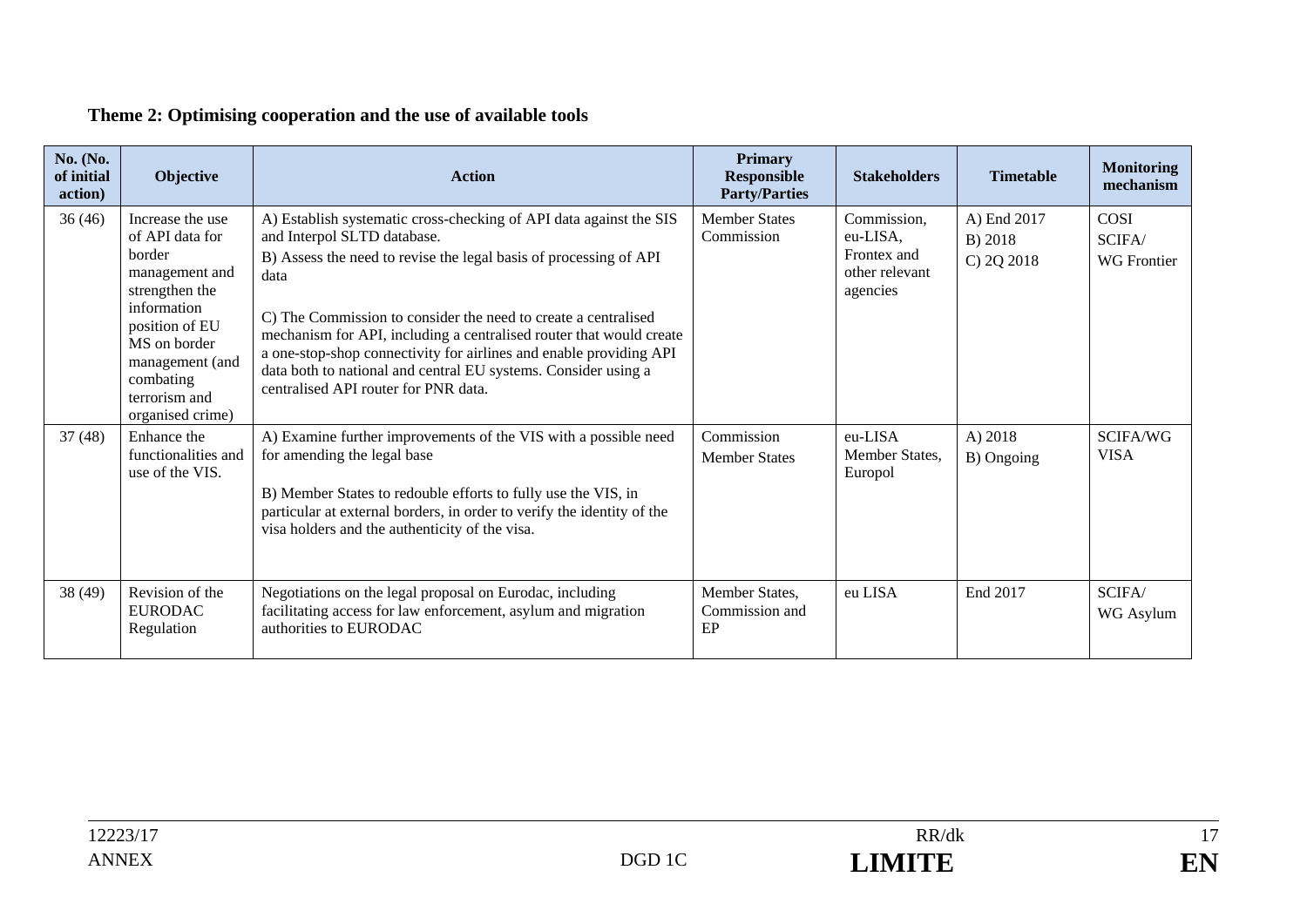## **Theme 3: Enhancing hotspots**

| No. (No.<br>of initial<br>action) | Objective                                                                                                                    | <b>Action</b>                                                                                                                                                                                                                                                                                                                                                    | <b>Primary</b><br><b>Responsible</b><br><b>Party/Parties</b> | <b>Stakeholders</b>          | <b>Timetable</b> | <b>Monitoring</b><br>mechanism |
|-----------------------------------|------------------------------------------------------------------------------------------------------------------------------|------------------------------------------------------------------------------------------------------------------------------------------------------------------------------------------------------------------------------------------------------------------------------------------------------------------------------------------------------------------|--------------------------------------------------------------|------------------------------|------------------|--------------------------------|
| 39(44)                            | Enhance security<br>checks in hotspots                                                                                       | A) In order to improve both the timing and execution of each<br>security check, each step should be clearly defined in the SOPs of<br>the hotspot and relocation workflow.<br>B) Access should be provided to the relevant databases SIS, EU<br>VIS, Eurodac, Interpol databases and Europol databases.<br>C) Ensure exchange of fingerprints before relocation. | EU agencies & host<br>$MS$ (EL & IT)                         | Member States.<br>Commission | Immediate        | SCIFA/<br>COSI/WG<br>Asylum    |
|                                   |                                                                                                                              | D) In case of a rejected relocation file because of security concerns,<br>this information should be shared with all MS.                                                                                                                                                                                                                                         |                                                              |                              |                  |                                |
| 40(45)                            | Enhance<br>operational<br>cooperation of EU<br>MS on migrant<br>smuggling<br>through their<br>activities in the<br>hotspots. | All agencies need to continue to make the necessary resources<br>available.                                                                                                                                                                                                                                                                                      | Frontex, Europol                                             | <b>Member States</b>         | Immediate        | SCIFA/<br><b>COSI</b>          |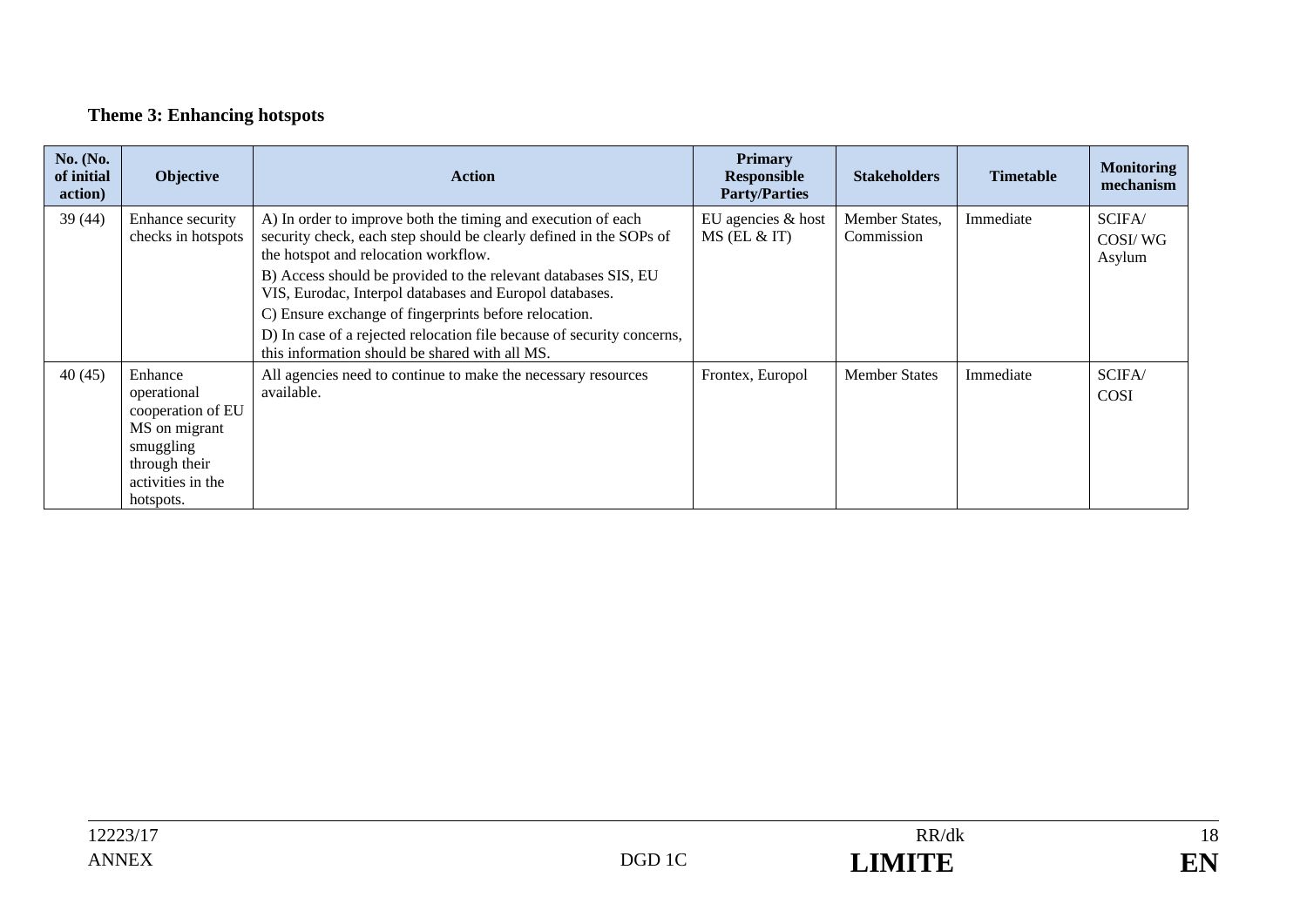| No. (No.<br>of initial<br>action) | Objective                                                                                                                                                                                                     | <b>Action</b>                                                                                                                                                                                                                                                                                                                                                                                                                                                                                                                                                                                                                                                                                                                                                      | Primary<br><b>Responsible</b><br><b>Party/Partie</b><br>$\mathbf{s}$     | <b>Stakehold</b><br>ers                                 | <b>Timetable</b> | <b>Monitorin</b><br>g<br>mechanis<br>m | Implementation                                                                                                                                                                                                                                                                                                                                                                                                                                                            |
|-----------------------------------|---------------------------------------------------------------------------------------------------------------------------------------------------------------------------------------------------------------|--------------------------------------------------------------------------------------------------------------------------------------------------------------------------------------------------------------------------------------------------------------------------------------------------------------------------------------------------------------------------------------------------------------------------------------------------------------------------------------------------------------------------------------------------------------------------------------------------------------------------------------------------------------------------------------------------------------------------------------------------------------------|--------------------------------------------------------------------------|---------------------------------------------------------|------------------|----------------------------------------|---------------------------------------------------------------------------------------------------------------------------------------------------------------------------------------------------------------------------------------------------------------------------------------------------------------------------------------------------------------------------------------------------------------------------------------------------------------------------|
| 41(1)                             | Identify -<br>operational and<br>legal obstacles<br>in order to<br>improve the<br>availability of<br>information and<br>the subsequent<br>follow up                                                           | Undertake a gap and needs analysis among<br>Member States law enforcement authorities<br>and including public prosecution, EU JHA<br>agencies and customs authorities from a legal,<br>operational, behavioural and (IT)<br>system/technical point of view on the<br>availability of information in existing and<br>pursued EU information instruments to<br>identify redundancies and blind spots. This<br>analysis should include an in-depth evaluation<br>of the factual operational and legal obstacles<br>(including the way principles are applied) and<br>challenges in order to improve the follow-up<br>to information exchange in law enforcement<br>and criminal justice systems and to look at<br>possible bridges with border management<br>systems. | Commission<br>(High Level<br>Expert<br>Group)<br>Member<br><b>States</b> | Europol<br>Eurojust<br>Frontex<br>eu-LISA<br><b>FRA</b> | May 2017         | COSI                                   | The High-Level Expert Group on Information<br>Systems and Interoperability (HLEG), in place<br>since 20 June 2016, aimed to identify and<br>address shortcomings and information and<br>knowledge gaps, caused by the complexity and<br>fragmentation of information systems at<br>European level or for other reasons. Its final<br>report including the recommendations on the<br>way forward is set out in 8434/1/17 REV 1. The<br>action can be considered completed. |
| 42(4)                             | Pursue<br>interoperability<br>solutions,<br>creating but not<br>necessarily<br>ending with a<br>one-stop-shop<br>information<br>solutions at<br>national and<br>European level<br>through single<br>interface | B) Study the best practices in Member States<br>for providing real-time mobile access for<br>practitioners to certain information sources,<br>generation of location-aware signals and alerts<br>and capabilities to provide real-time<br>information, including live audio and video                                                                                                                                                                                                                                                                                                                                                                                                                                                                              | Member<br><b>States</b>                                                  | <b>ENLETS</b>                                           | B) June<br>2017  | <b>LEWP</b>                            | Action (B): Following the invitation by the<br>LEWP at its meeting on 21 April 2017,<br>ENLETS studied best practices in relation to<br>mobile solutions for practitioners and presented<br>them to the LEWP on 15 June 2017 (10127/17).<br>The action can be considered completed.                                                                                                                                                                                       |

#### **CHAPTER 5: COMPLETED ACTIONS**

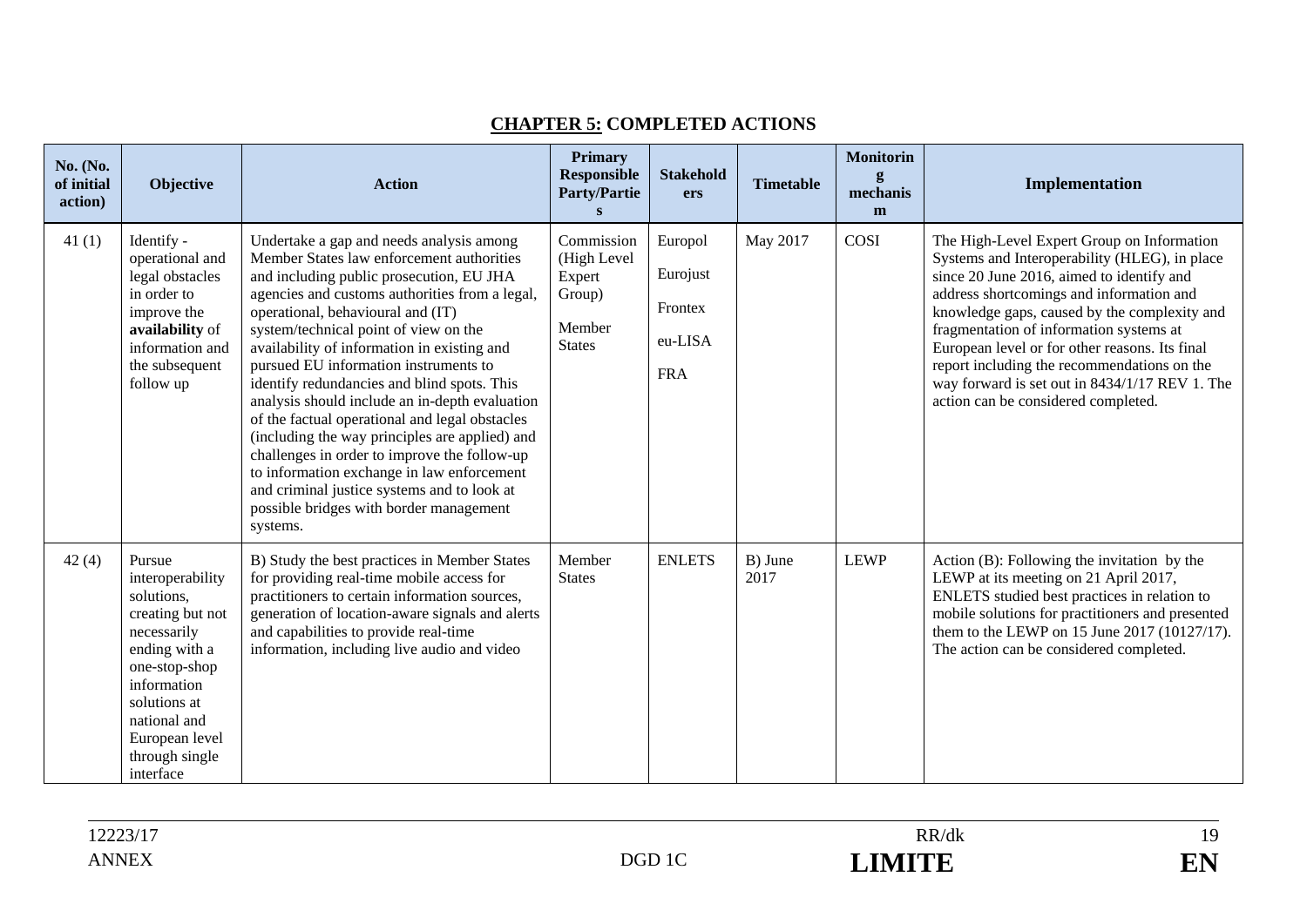|        | solutions for<br><b>Member States</b><br>in view of<br>feeding and<br>searching<br>national,<br>European (e.g.<br>SIS) and<br>international<br>(e.g. Interpol)<br>information<br>systems |                                                                            |                                                       |                                                                      |                  |             |                                                                                                                                                                                                                                                                                                                                                                                                                                                                                                                                                                                                                                                                                                                                                       |
|--------|------------------------------------------------------------------------------------------------------------------------------------------------------------------------------------------|----------------------------------------------------------------------------|-------------------------------------------------------|----------------------------------------------------------------------|------------------|-------------|-------------------------------------------------------------------------------------------------------------------------------------------------------------------------------------------------------------------------------------------------------------------------------------------------------------------------------------------------------------------------------------------------------------------------------------------------------------------------------------------------------------------------------------------------------------------------------------------------------------------------------------------------------------------------------------------------------------------------------------------------------|
| 43(17) | Create a joint<br>understanding<br>of when a<br>person should<br>be entered in the<br>SIS regarding<br>terrorism and<br>terrorism related<br>activity                                    | Agree on indicative criteria for inserting<br>terrorism related SIS alerts | Member<br>States, TWP,<br><b>SIS VIS</b><br>Committee | <b>MS</b><br><b>(SIRENE)</b><br>Bureau)<br>eu-LISA                   | May 2017         | <b>COSI</b> | The indicative criteria were agreed at the<br>SIS/SIRENE Working Party on 17/05/2017 on<br>the basis of 8806/17.                                                                                                                                                                                                                                                                                                                                                                                                                                                                                                                                                                                                                                      |
| 44(19) | Ensure clear<br>indication to<br><b>SIRENE</b><br>Bureaux and<br>SIS end users<br>that an alert<br>concerns a<br>person involved<br>of terrorism or<br>terrorism related<br>activity     | Use of marker 'terrorism related activity'<br>where applicable             | Member<br><b>States</b>                               | <b>SIS VIS</b><br>Committee<br>, SIRENE<br><b>Bureaux</b><br>eu-LISA | February<br>2017 | COSI        | At the joint meeting of the TWP and the<br>SIS/SIRENE Working Party on 15/03/2017,<br>based on the work of G15, as set out in<br>13777/16, endorsed by the Council at its<br>meeting on 18 November 2016, and the<br>agreement at the SIS-VIS Committee on 9<br>February 2017, Member States were invited to<br>note the following wording, intended for<br>inclusion in the SIRENE Manual:<br>"When issuing an alert concerning terrorism-<br>related activity under article 36.2 & 36.3 of the<br>SIS II Decision, this information shall be<br>entered in the field 'type offence' unless there<br>are clear operational reasons at national level for<br>not entering this information" (see 6698/17).<br>The action can be considered completed. |